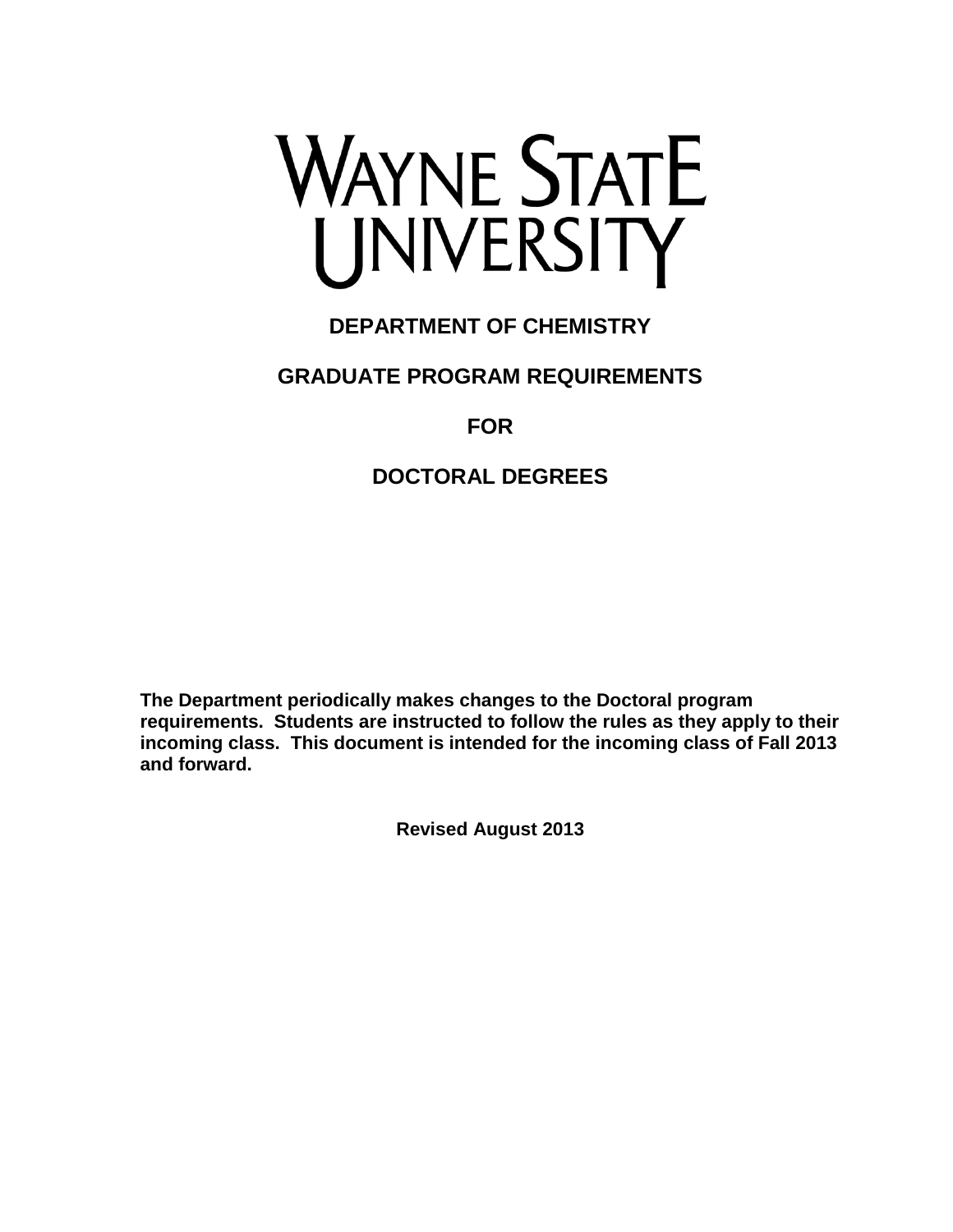## **Table of Contents**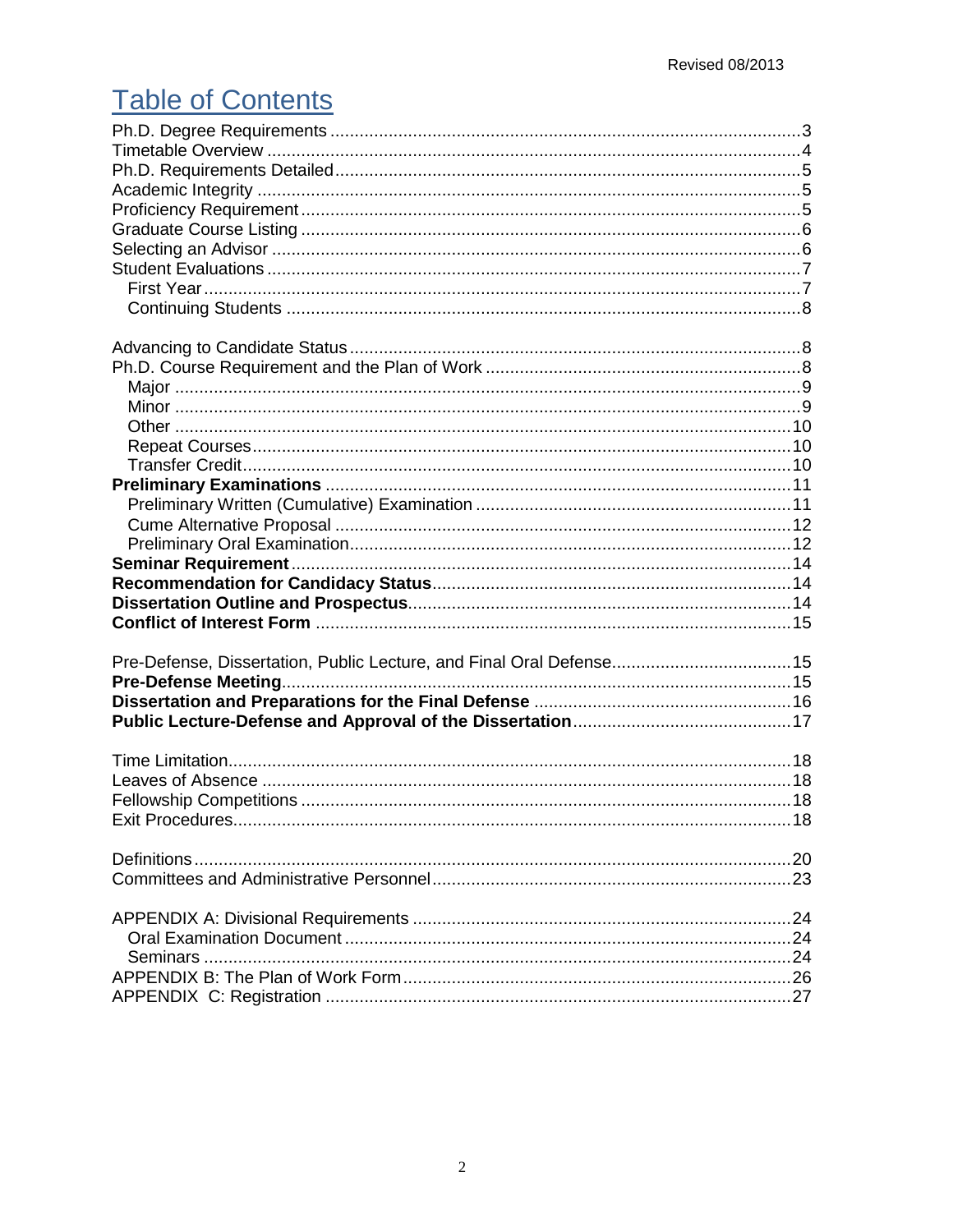## **Ph.D. Degree Requirements**

<span id="page-2-0"></span>The requirements for a Wayne State Chemistry Ph.D. degree are listed below.

*[Requirement keys: D = Department rule, GS = Graduate School requirement. Failure to complete the requirement leads to delay (d) in progress or termination (T) from the program or loss of graduate assistantship (GA)]*

- 1) Satisfy the proficiency requirement (*i.e.*, demonstrate adequate undergraduate/graduate knowledge in three areas) by the end of the first academic year of full-time study. (D, T)
- 2) Complete five graduate classes during the first academic year with satisfactory HPA (D, GA, T)
- 3) File a Plan of Work indicating how the 90-credit (including 18-21 credits of coursework, 4 credits of seminar, CHM 6740, CHM 8850, 30 credits of CHM 9991 9992 9993 and 9994, and 33-36 credits of other work) requirement will be completed. (GS, D, GA)
- 4) Complete two semesters of participation in CHM 7740 Responsible Conduct of Research during the first and second years of study.
- 5) Written and Oral Qualifying Examinations
	- a) Complete written (cumulative) examination requirement by obtaining 5 points in no more than 13 attempts; includes 3 points in *major*, 3 full-point passes. (D, GS, T)
	- b) Academic Services Officer will appoint the Doctoral Committee.
	- c) Pass preliminary oral examination before beginning of third academic year. (D, GS, GA, T).
- 6) Seminar Requirement Successfully present two seminars. The first is typically presented during  $2<sup>nd</sup>$  year. The second is typically presented in year 3 or 4, but in any case prior to Pre-Defense Meeting. (D, T).
- 7) Advance to Candidacy
	- a) Prior to registering for Doctoral Dissertation (CHM 9991) credits: Complete Recommendation for Doctor of Philosophy Candidacy Status form and obtain approval of all four Dissertation Committee members. (D, GS, d)
	- b) Prior to registering for CHM 9992: Draft a 15-20 page prospectus describing the thesis, complete a Dissertation Outline form, and obtain Dissertation Committee approval of both. (D, GS)
- 8) Provide pre-defense documentation and present an oral presentation of thesis research to gain Dissertation Committee approval to begin writing dissertation ("Pre-Defense Meeting"). (D,d)
- 9) Complete the dissertation and obtain approvals of the Dissertation Committee and Graduate School. (GS, d)
- 10) Present Public lecture on dissertation work and pass a Final Oral Examination administered by the Dissertation Committee. (GS, d)

Departmental rules have been established by the Chemistry Graduate Studies Committee and approved by the Chemistry Faculty. Graduate Studies Committee monitors student compliance with program requirements. Modifications of or exception to departmental rules are allowed only with permission of the Graduate Studies Committee.

Note: A full-time student is one who is enrolled for eight or more credits during the Fall and Winter semesters.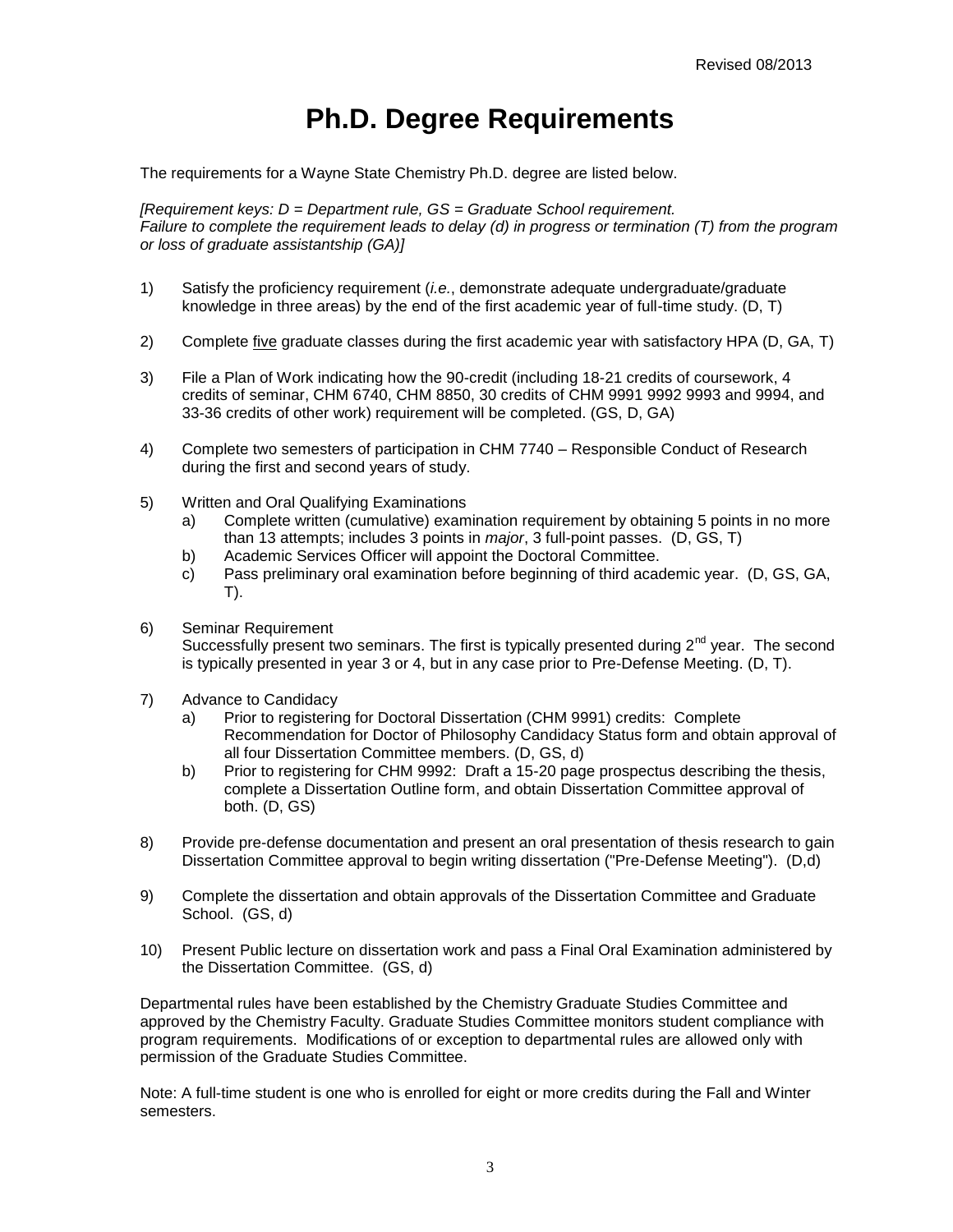# Ph.D. Degree Requirements

## **Timetable Overview**

<span id="page-3-0"></span>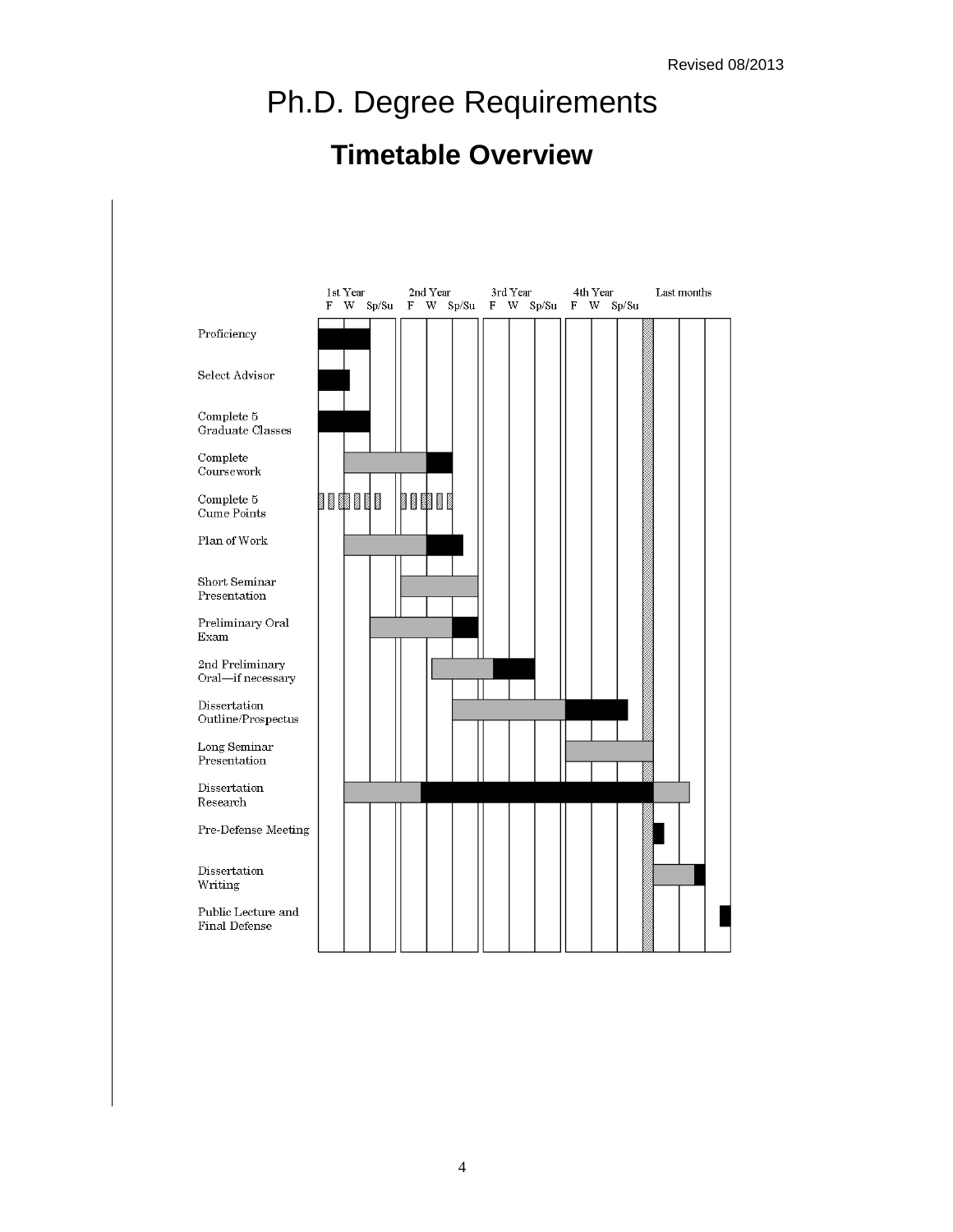## <span id="page-4-0"></span>**Ph.D. Requirements Detailed**

Since a Ph.D. degree requires several years of full-time work and the demonstration of several skills and accomplishments, a student's graduate career is most easily described in two stages: 1) preliminary requirements - a variety of early requirements leading to candidacy; and 2) final requirements - the culmination of the research, writing the dissertation, presentation of a public lecture, and passing the final oral examination.

Upon admission to the Ph.D. program a student is assigned the status of Ph.D. applicant. It is in this status that a student takes their class work, attempts the cumulative examinations, submits the plan of work, takes the preliminary (qualifying) oral examination, and prepares for the dissertation research project.

The status of Ph.D. candidate is conferred on students who, through the passing of written and oral preliminary examinations and the writing of a research prospectus and a dissertation outline, have demonstrated a broad knowledge of chemistry, an in-depth knowledge of the field of specialization, and a coherent plan for the research project.

All forms mentioned are available from the Graduate Academic Services Officer, and most are available online at the graduate school website: <http://gradschool.wayne.edu/current/forms.php> Questions regarding policy and procedures should be addressed to Chemistry Graduate Academic Services Officer. All completed forms must be returned directly to this office.

## <span id="page-4-1"></span>**Academic Integrity**

All forms of academic misbehavior are prohibited at Wayne State University, and violation of the principles of academic integrity may lead directly to expulsion from the Ph.D. program regardless of the progress the student may have otherwise made. Examples of these include cheating on course exams or cumulative exams, falsification of research data, or plagiarism. Any questions about these matters should be discussed with a faculty member or the Graduate Studies Chair.

## <span id="page-4-2"></span>**Proficiency Requirement**

All graduate students are required to demonstrate proficiency in at least three of the five areas (analytical, biological, inorganic, organic, and physical) of chemistry, including the *major* area, **before the end of the first year of full-time study**. (Part-time students must satisfy this requirement by the time they acquire 12 credits.) Proficiency can be demonstrated by 1) passing a written exam in the specific field (offered in August, January, and May), or 2) by taking and passing, with a grade of B or higher in a 7000-level course in the area. **A grade of B- can be used only with permission of the Graduate Studies Committee**.

Exams are given prior to the start of each term at times announced by the Graduate Studies Committee. Entering students who fail to pass any proficiency exam are required to take seven courses (21 credits) rather than the usual 18 credits. They must also demonstrate proficiency in four areas of chemistry, rather than three. Petitions for a one-term extension of the proficiency deadline (or for any variation from the above rules or procedures) must be made in writing to the Chair of the Chemistry Graduate Studies Committee. Extensions are rarely granted.

Students are urged to take all of the proficiency exams for which they have a basic preparation. Exams, which take approximately two hours each, are designed to cover basic undergraduate topics and are frequently of the ACS type. The exam results are posted outside the office of the Graduate Academic Services Officer as soon as they are available.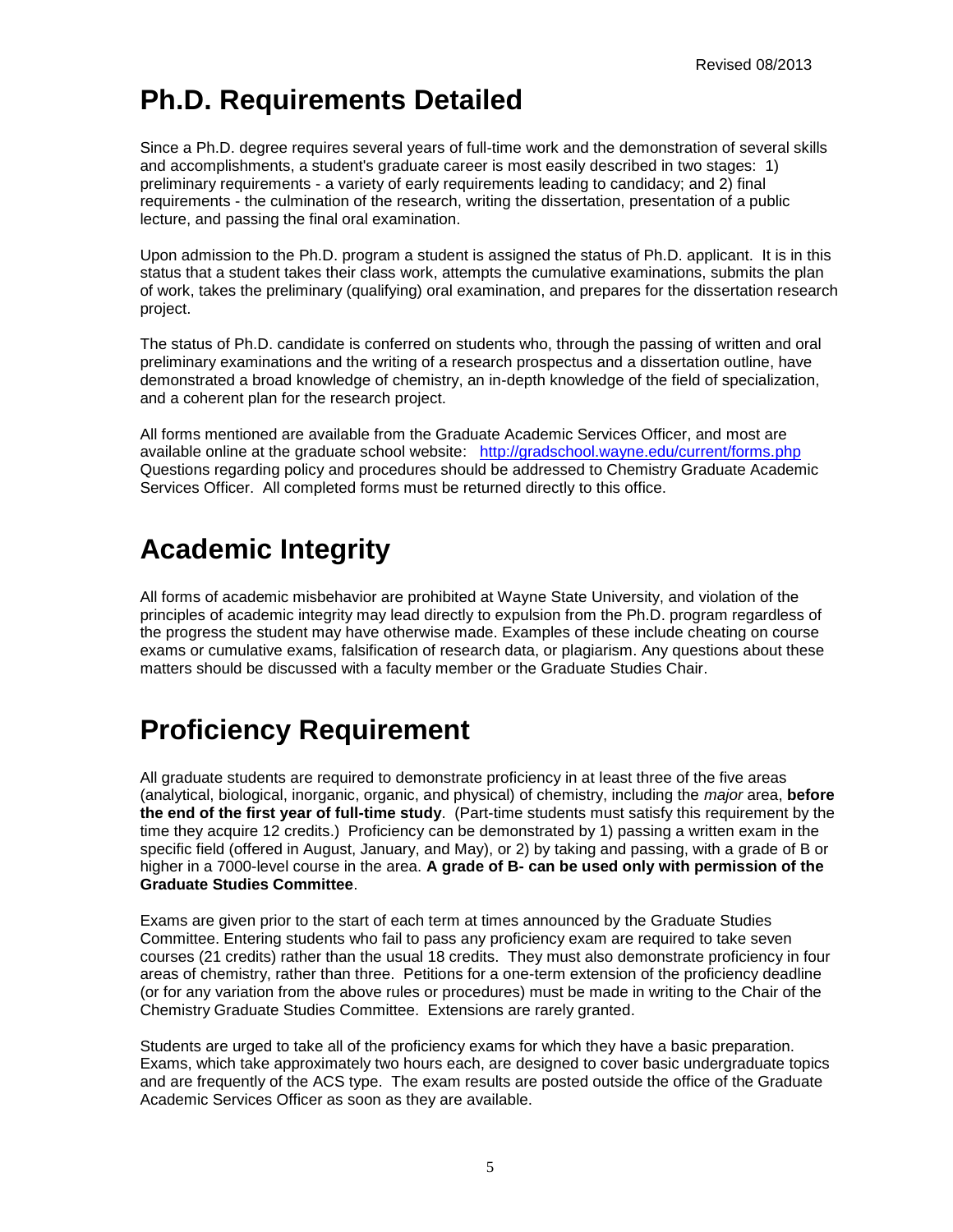Students who do not complete the proficiency requirement by exam must register for the courses needed to complete the requirement at the earliest opportunity. 7000-Level courses are offered by each division during the fall term and by several, but not necessarily all, divisions during the winter term. However, graduate course offerings are subject to changes as faculty availability and student enrollment vary. Also, the 7000-level courses offered during the winter term may be a continuation of a fall term course or may assume, at least, that one has mastered the material taught in a fall-term course.

There have been cases where students chose to delay their attempt to satisfy proficiency only to find that a less than satisfactory grade, a schedule conflict, or a course cancellation actually precluded their completion of the requirement or, at least, forced them to attempt to gain proficiency in an area or by a course for which they had little or no preparation or interest.

All chemistry graduate courses (with a B or better grade) may be used to satisfy degree requirements for the Ph.D. or the core requirements in the M.S. or M.A. degree programs. Thus, using coursework to satisfy proficiency does not, necessarily, impede a student's progress toward their chosen degree. If proficiency coursework has any disadvantage, however, it is that 1) it restricts a student's course selection, and 2) s/he has less control of the time when a particular course will be taken. Taking proficiency courses can, depending upon the schedule, diminish the number of major courses a student can take during any given term.

## <span id="page-5-0"></span>**Graduate Course Listing**

| <b>Division</b>   | Fall Term    | <b>Winter Term</b>                      | Irregular Offering                    |
|-------------------|--------------|-----------------------------------------|---------------------------------------|
| Analytical        | 7100 or 7180 | none                                    | 7120, 7160, 7142*                     |
| <b>Biological</b> | 7600 or 7620 | 7640, 7635 <sup>+</sup>                 | 7660                                  |
| Inorganic         | <u>7010,</u> |                                         | $7020^{\text{*}}$ , 8090 <sup>+</sup> |
| Organic           | 7200         | 7220+, 7240                             | 8290                                  |
| Physical          | 7430, 7470   | 7410 <sup>+#</sup> , 7480 <sup>+#</sup> | 7440                                  |
|                   |              |                                         |                                       |

Graduate courses offered regularly and/or occasionally, listed by division and term are as follow:

course offered every other year

+courses which have a formal prerequisite or rely heavily on the material taught in an earlier course

#courses alternate

Underlined courses are recommended choices for satisfying proficiency requirements.

## <span id="page-5-1"></span>**Selecting an Advisor**

The selection of the research advisor is one of the important choices facing new students. The department wants to ensure that before the student selects an advisor s/he gathers sufficient information about the faculty members' interests, resources, and current student roster to make an informed choice. The department would like every student to be associated with a research group of his/her choice as soon as possible, but definitely before the end of the student's first term except under special circumstances. In an attempt to achieve a fair distribution of students among the faculty and to accommodate the interests of the students, the department has adopted the following procedure for matching student and faculty interests in the advisor selection process.

First-year students must participate in the advisor selection process which is the only allowed procedure for matching students with advisors.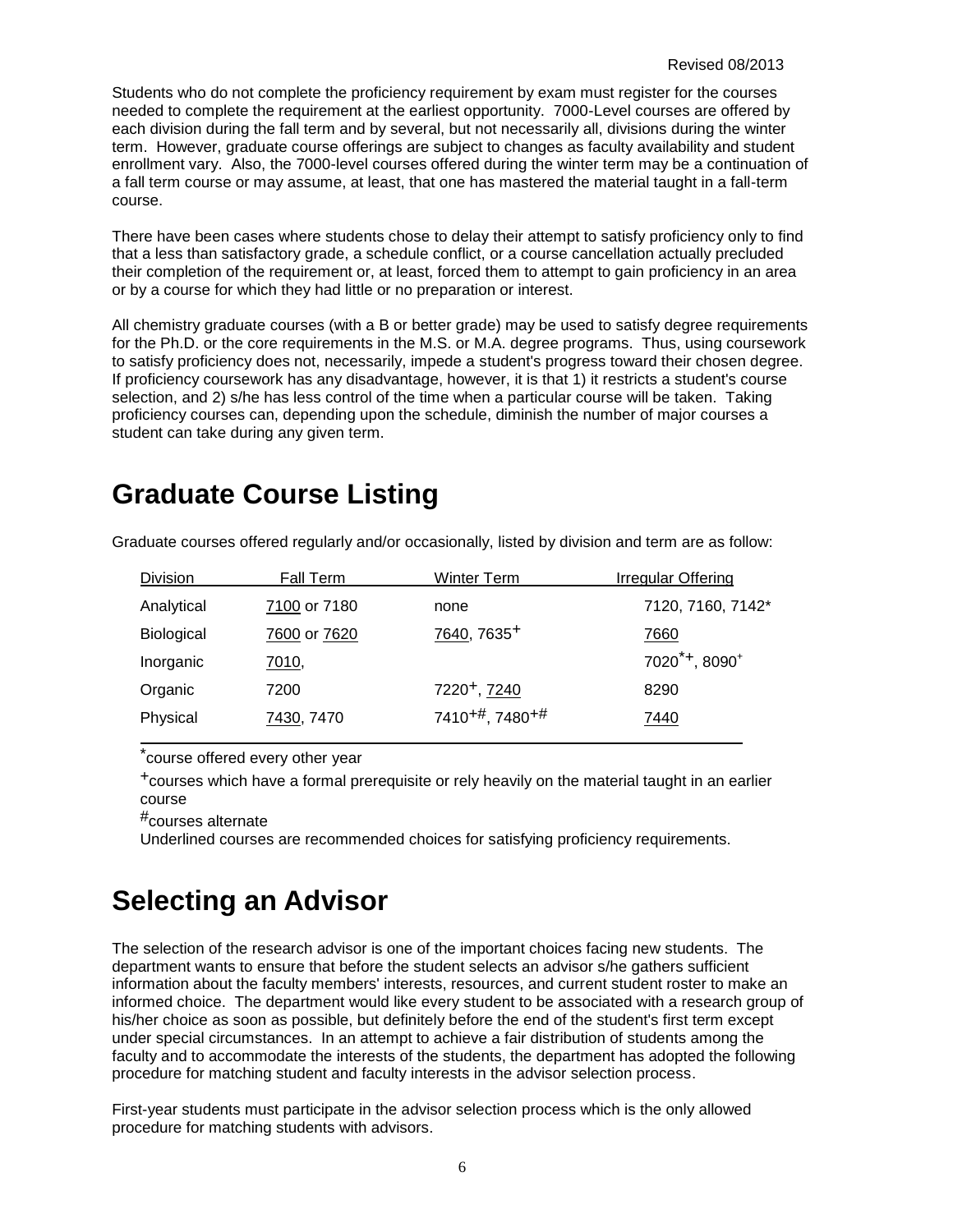- 1) Each first year student should obtain an ADVISOR SELECTION FORM from the chair's office. This form is usually given to students during the orientation program.
- 2) Each student should arrange to meet with faculty whose research interests him/her. Many divisions require that students meet with all faculty within the division.
- 3) After the meeting in which research projects, etc. are discussed, the student should have the faculty member sign the Advisor Selection Form
- 4) When the student has completed his/her meetings s/he should complete the form by listing the faculty with whom s/he would like to work in order of preference, and return the form to the Chair's Office by the appointed date. If the department chair feels that a student has a) overlooked a faculty member in his/her chosen research field, b) has not listed at least two choices, or c) has not interviewed a sufficient number of faculty, s/he can require the student to interview one or more additional faculty.
- 5) The department chair will survey the forms and notify each faculty member of those students who have listed him/her as one of their choices.
- 6) From the list described in #5 above, the faculty member will submit a ranked list of the students who s/he would like to have join his/her research group.
- 7) The departmental chair will, based on both student and faculty preference lists and other factors (such as the faculty member's current, desired and optimum group size, his/her grant funding, the status of students currently in the group, similar factors for the student's second choice, etc.), assign each student to one of his/her preferred faculty.

In the past, almost all students have been assigned to their first choice, those assigned to their second choice had listed as their first choice a faculty member whose group was full and whose laboratory could not accommodate all the students who had selected him/her.

8) The department chair will notifies the students and faculty members of group assignments by email before the Thanksgiving break. All questions, concerns, and/or complaints should be directed to the department chair.

Students arriving on campus for the summer prior to the start of their first year of graduate school must go through the same laboratory selection process as everyone else. Prior to joining a laboratory for the summer, they must sign the "Summer Research Agreement for Pre-First Year Students" together with their summer advisor. While we recognize that many students may wish to remain in the lab in which they spent that initial summer, they are not officially members of any group until after the laboratory match process described above has occurred.

## <span id="page-6-0"></span>**Student Evaluations**

The Graduate School mandates that all graduate students receive regular evaluations regarding their progress toward degree no less than once per year. The Chemistry Department has their own procedures which satisfy this requirement.

#### <span id="page-6-1"></span>**First Year**

Student academic progress is reviewed by the Graduate Studies Committee after every term. This evaluation takes into consideration course completion, G.P.A., proficiency requirements, cumulative exam attempts, and acceptance to a research laboratory.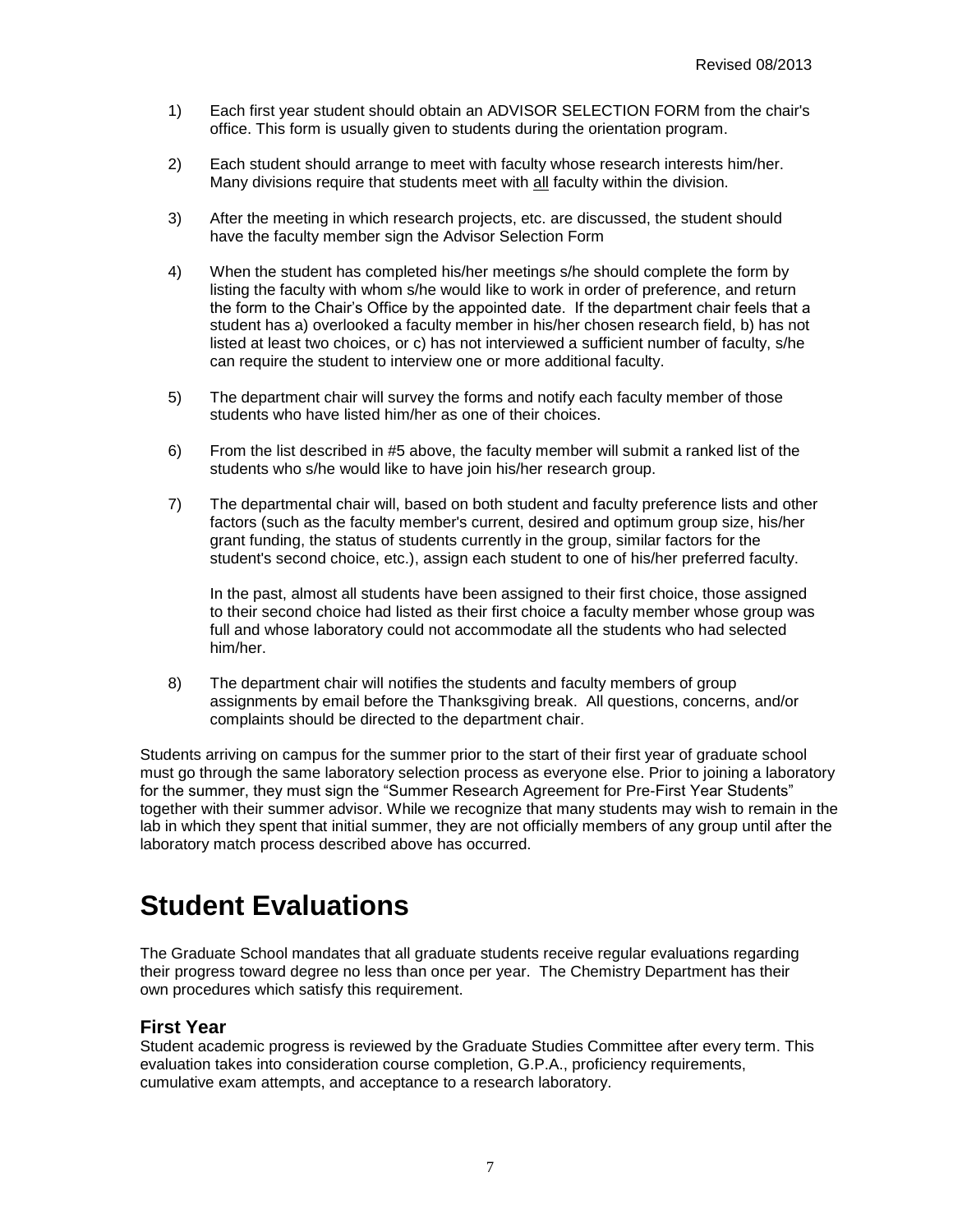After two semesters, The Chemistry Graduate Studies Committee judges a student to be in good academic standing if s/he

- 1) has satisfactorily completed five graduate level courses with a grade of B or better with a GPA of 3.0 or above,
- 2) has completed the proficiency requirement,
- 3) has accumulated at least one point on the cumulative examinations, and
- 4) has joined a research group.

Failure to meet these criteria will result in the student being placed on a probationary status. This may cause an academic hold to be placed on their record and will affect their financial status. Students who fail to maintain good academic standing can be terminated from the Ph.D. program.

### <span id="page-7-0"></span>**Continuing Students**

Each summer every doctoral student will meet with their research advisor to conduct a formal progress review. During this discussion, the student and advisor will talk about overall progress toward degree, student development over the prior year, and set research, performance, and development goals for the next year. This process should be a two-way discussion resulting in the completion of the Annual Review Form. This form must be signed by the student, the advisor, and the Director of Graduate Studies. This form is collected by the Graduate School annually and used during evaluation for competitive fellowships.

## <span id="page-7-1"></span>**Advancing to Candidate Status**

### <span id="page-7-2"></span>Ph.D. Course Requirement and the Plan of Work

For each graduate degree there are specific and general course requirements. Some requirements specify only a particular number of credit hours, others specify credit hours plus the area in which the courses must be taken; a few requirements are for specific courses which are listed by course number, *e.g.*, CHM 6740, CHM 8850.

The classroom work required of Ph.D. students will be completed during the first or second years of study. The intent of the coursework requirement is to ensure that as students enter the researchintensive portion of their work they have an adequate background in the fundamentals of chemistry as well as a grasp of the state-of-the-art knowledge in their chosen specialty. The Ph.D. coursework requirement clearly promotes both goals by forcing an intensive study of one subject (the *major* field) and a breadth requirement by taking courses outside this major.

Each student must complete at least 90 graduate credits<sup>\*</sup> distributed as follows:

- a) 18 credits, or more, in coursework\*\*. A student who does not pass any proficiency examination upon entrance to our graduate program will be required to pass an additional graduate course, for a total of seven courses. (21 credits);
- b) 4-6 credits of divisional seminar CHM 8800, 8810, 8820, 8830, or 8840;
- c) 1 credit of Laboratory Safety CHM 6740;
- d) 1-6 credits of Frontiers in Chemistry CHM 8850;
- e) 30 credits of Dissertation Research and Direction CHM 9991, 9992, 9993, 9994;
- f) at least 90-(a+b+c+d+e) additional graduate credits usually CHM 8700, and 1 credit of Responsible Conduct of Research - CHM 7740.

\*may include up to 30 credits transferred from other institutions (see Transfer Credit section below)

\*Coursework refers to regularly scheduled classes of lecture, laboratory, or directed study which have a final examination or project and are completed in one term. Entering students who fail to pass any proficiency examination are required to take 21 course credits.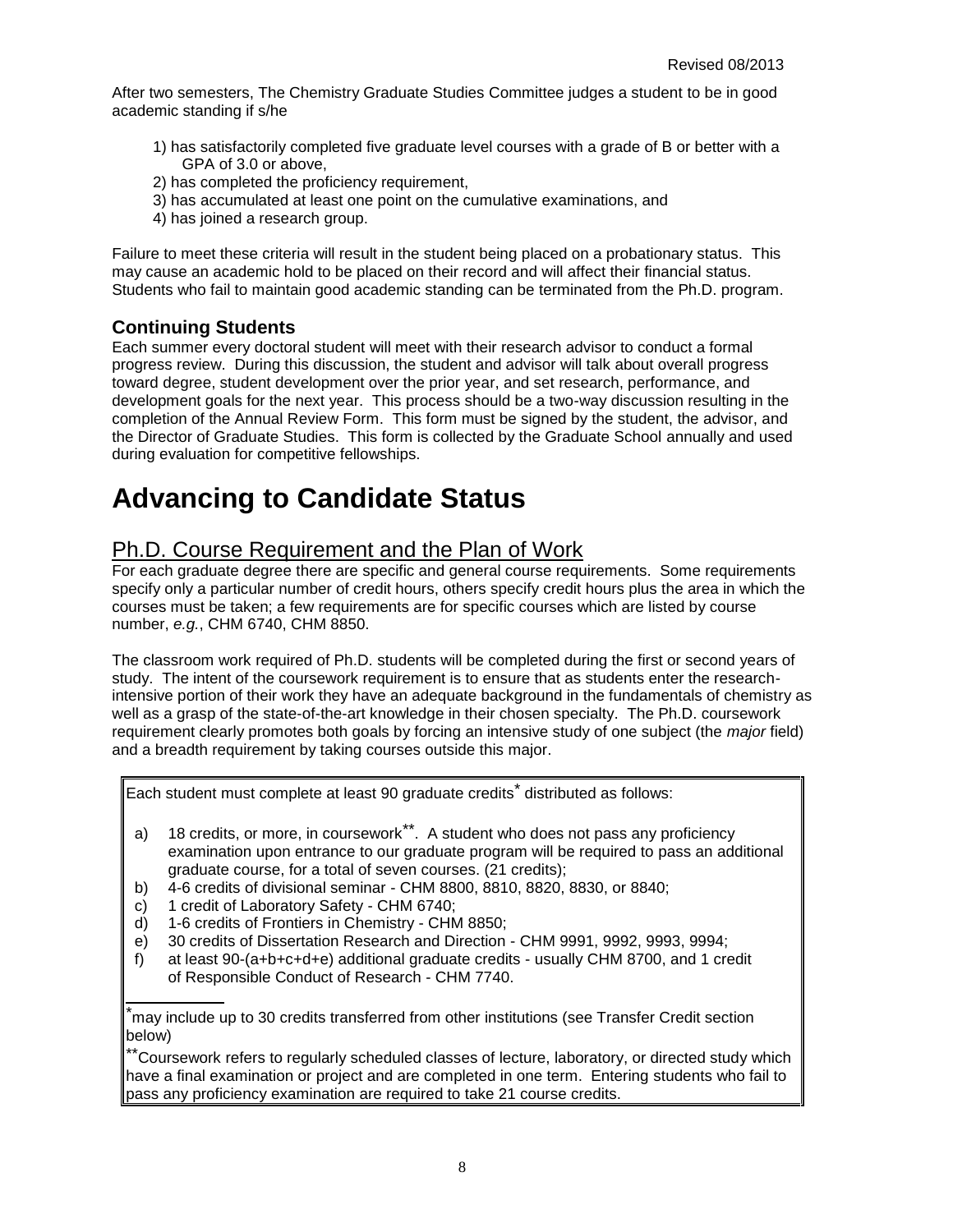The student notifies the Department and the Graduate School of the sequence of courses that s/he wishes to use to satisfy the course requirement by filing a PLAN OF WORK. The form can be found on the Graduate School web site:<http://gradschool.wayne.edu/current/forms.php> It is normally filed during the student's second year of studies; it may be filed earlier, but it must be filed prior to the Preliminary Oral Examination. Appendix B lists the courses and credits that should be listed on the Plan of Work.

The Plan of Work is a document prepared by the student in consultation with their research advisor. This form must be approved and signed by both the advisor and the Chemistry Graduate Officer. The Plan of Work is a listing of the credits already taken as well as those that the student will take in the future to complete the degree requirement.

The Plan of Work has six columns. Department and number, semester, and course titles are the first three columns. Courses that already have been taken are listed as they appear on the student's transcript. Courses yet to be taken follow. Credits to be taken over several terms (*i.e.*, CHM 8700, and seminars) should be listed only once with the semester column left blank. The Doctoral Candidate Status courses (CHM 9991, 9992, 9993, and 9994) should be listed separately for 7.5 credits apiece. The credit hours (and grade if known) for each course are listed in the Major, Minor, or Other column depending upon the appropriate designation.

#### <span id="page-8-0"></span>**Major**

Normally, a student will take four courses (12 credits) in a single subject area in what may be loosely defined as a *major* field of study. In a few fields (divisions) a student easily can accumulate the necessary credits from courses in one specific field within one or two academic years. In some fields there may not be a sufficient number of courses offered in the student's intended *major* during a reasonable time period or the student's research project may make courses in other divisions/departments appropriate. In such cases, the Department recommends that the student complete the course requirement with relevant courses from other divisions or other science departments. Courses from divisions outside the Department of Chemistry must be at the 5000 level or above.

The credit hours and grades, if available, are to be listed in the Major column on the Plan of Work on the same line(s) as the Major Course Number(s) and Title(s).

#### <span id="page-8-1"></span>**Minor**

During Winter 2011, the graduate school voted to make minors optional for Ph.D. students. In Fall 2011, the department followed suit, removing the requirement that a minor be completed. The completion of a minor, and the listing of a minor on the plan of work, is optional. The information described below only applies to students who *elect* to declare a minor on their plan of work.

The Department and the Graduate School allow for a *minor* field of study. The minor may be satisfied in one of three ways, each of which requires the completion of six graduate credits (normally, two courses) in the *minor* area.

**Chemistry (Distributed) Minor** (the most common option) **-** Completion of six credits (usually two courses) taken in two fields (divisions) of chemistry or three credits in chemistry and three credits in some other related field. The chemistry credits must be at the 7000 level while the outside credits must be at the 5000 level or above.

Completion of a distributed minor will result in a member of a division represented in the student's minor courses being selected for the committee which administers the student's preliminary oral examination.

The credit hours and grades, if available, of the student's *minor* courses should be listed in the Minor column of the Plan of Work on the same line(s) as the Minor Course Number(s) and Title(s).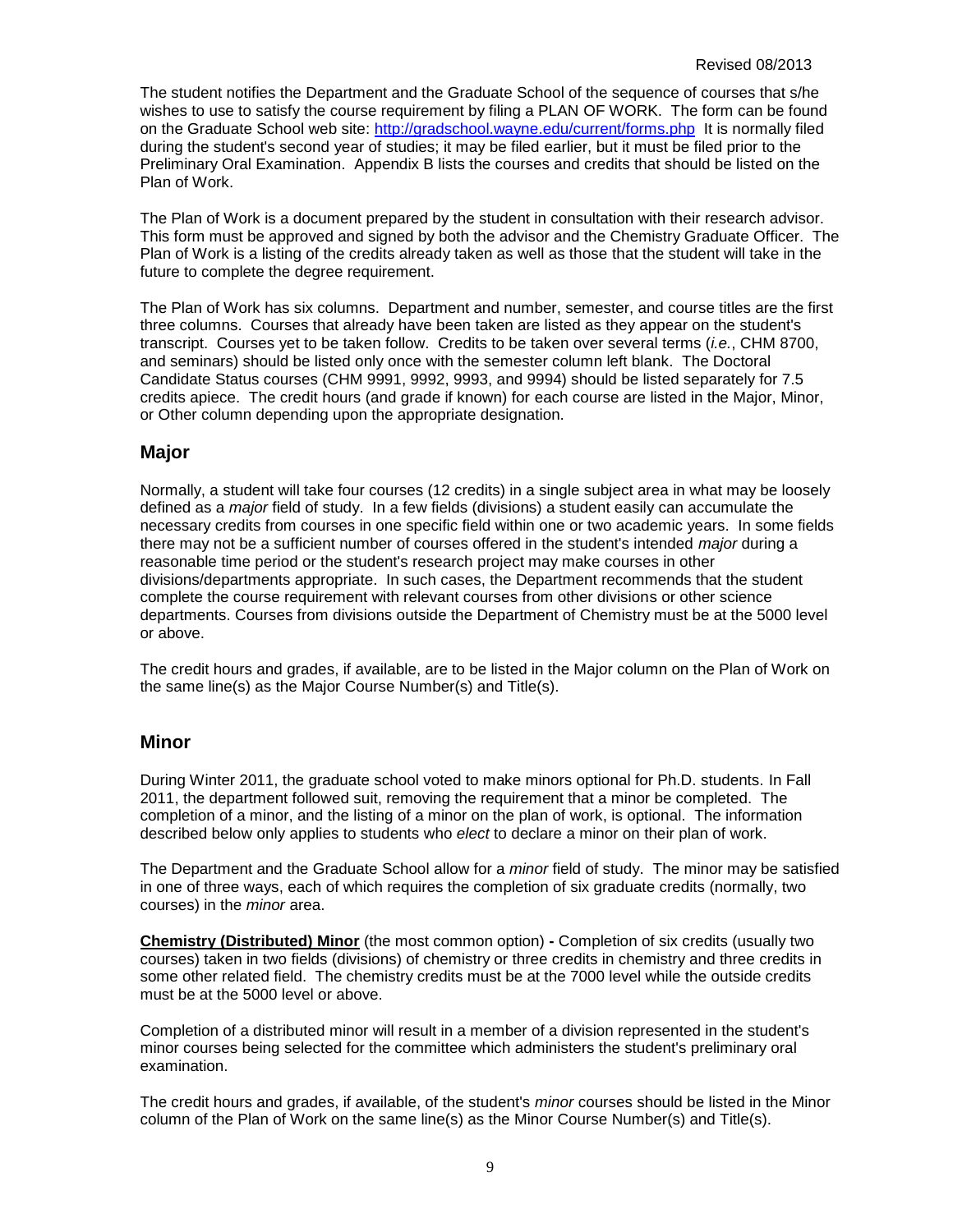**Chemistry (Concentrated) Minor -** Completion of six chemistry credits (usually two courses) at the 7000 or 8000 level in a single division outside the major division.

Selection of a *concentrated minor* in one of the chemistry divisions results in a member of that division being appointed to the committee which administers the student's preliminary oral examination.

**Outside Minor -** Six credits from a single department. The outside department is usually in a science (*e.g.*, Biology, Computer Science, Genetics, Pharmacology, Physics, etc.) or a science-related area (*e.g.*, Chemical Engineering, Civil Engineering, Electrical and Computer Engineering, Mathematics, etc.). The *minor* field must meet the approval of the advisor, the Chemistry Graduate Studies Committee, and the Graduate School. In most departments, the requirement can be satisfied by completing two courses at the 5000 level or above.

Completion of a *minor* in an outside department will result in a member from that department being appointed to the doctoral committee and participating in the student's preliminary oral examination, pre-oral examination, and final dissertation defense. The Graduate Studies Committee will ask for the student's and the advisor's recommendations in selecting the committee member.

#### <span id="page-9-0"></span>**Other**

All credits which are not classroom courses and/or are not assignable as Major or Minor should be placed in the Other column. Thus, seminars (CHM 8800-8840), Frontiers in Chemistry (CHM 8850), Laboratory Safety (CHM 6740), Responsible Conduct of Research (CHM 7740), Research in Chemistry (CHM 8700), and Dissertation Research and Direction (CHM 9991, 9992, 9993, 9994) should have their credit hour totals listed in the Other column.

#### <span id="page-9-1"></span>**Repeat Courses**

The department may allow a student to petition to repeat a graduate course in which a grade of B- or lower is received. No more than two graduate courses may be repeated. Permission to repeat a course must be obtained from the Chemistry Graduate Officer. (See Chemistry Academic Services Officer to secure permission.) The original grade for the course will remain on the student's transcript, but only the final grade received in retaking of the course will be used in computation of the student's grade point average. **Students will not receive tuition assistance for repeated courses**.

### <span id="page-9-2"></span>**Transfer Credit**

Up to nine graduate course credits earned at other accredited and recognized institutions can be transferred provided that a minimum grade of "B" (3.00) was earned in the course(s). Courses in which a grade of "B-" was earned are not acceptable for transfer, nor are courses in which grades of satisfactory-unsatisfactory, pass-fail, or pass-no pass were awarded.

Doctoral dissertation credits will not be transferred.

A student wishing to transfer graduate credit toward the Ph.D. degree must obtain a TRANSFER OF CREDIT FORM from the Graduate School web site:<http://gradschool.wayne.edu/current/forms.php> and discuss their plans with the departmental Academic Services Officer. This form, along with a transcript from the former institution, is submitted at the time the Plan of Work is filed. You must fill out a separate form for every previous institution you wish to transfer credit from.

Wayne State University allows no more than 30 graduate credits earned elsewhere to be counted toward a Ph.D. degree. Actually, the university requires that 60 graduate credits toward the Ph.D. be earned at Wayne State. So, transferring more than 30 credits is unnecessary.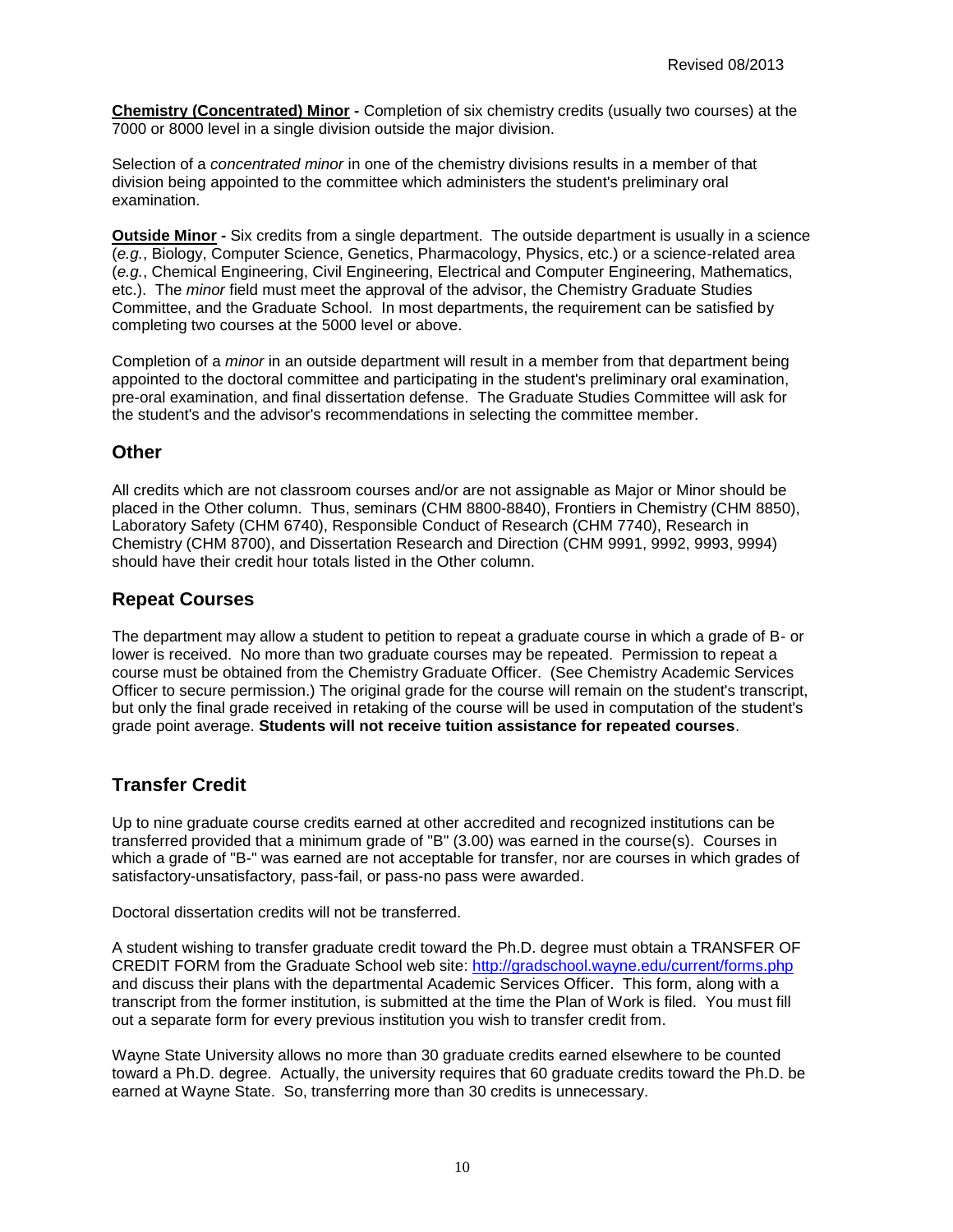From the foregoing one can see that the Plan of Work serves more than one function. Indeed, it indicates to the Graduate School how the student will satisfy the Ph.D. course requirement. The Graduate School closely reviews the Plan of Work to ensure that the student's proposed courses will meet all degree requirements. When the Graduate School agrees that the Plan of Work (or a revision of the Plan) satisfies the requirements, the form will be signed by the Dean. Electronic copies are returned to the student and the department after approval. When the student applies for a degree, the Graduate School closely compares the student's transcript with the approved Plan of Work. **Any discrepancies between the two will require some action on the part of the student and will delay the completion of the degree.**

During the student's graduate career, changes to the Plan of Work may be proposed and an amendment may be submitted. Such changes must be approved by the thesis advisor, and the Chemistry Graduate Officer.

Finishing the Plan of Work is a necessary but not sufficient condition for completion of the Ph.D. degree. Submitting an approved dissertation, presenting a public lecture on the dissertation, and passing the final oral examination are additional requirements. The amount of time needed to complete the research leading to the dissertation is difficult to estimate with any exactness.

### <span id="page-10-0"></span>**Preliminary Examinations**

#### <span id="page-10-1"></span>**Preliminary Written (Cumulative) Examination**

In chemistry the written preliminary examination consists of a series of cumulative exams. Seven examinations are given each year: one each in October, November, December, February, March, April, and June. The requirement is completed when the student obtains 5 points (3 of which must be in the student's major field and 3 points must be from one point passes) in 13 or fewer attempts.

The dates, times, and location of the examinations are announced during the first month of each academic year. Examinations from all of the five divisions (analytical, biological, inorganic, organic, and physical) are given during each scheduled examination period. After viewing any (or all) of the examinations, a student may select any one examination to complete within the specified period of time. Examinations are prepared, evaluated, and graded by the respective division faculty. The topic of an examination may be announced, and preliminary instructions or suggested readings may be posted by the division.

Grades of one, one-half, or zero points are awarded to individual students according to whether their performance on the examination is satisfactory, nearly-but-not-quite satisfactory, or unsatisfactory, respectively. Clearly, one point passes demonstrate a greater depth of knowledge than one or more half-point passes; therefore, **each student must obtain at least three one-point passes to complete the requirement**. In addition, since the student is expected to have an in-depth knowledge in the field of specialization (the *major*), 3 of the accumulated points must be in the *major* field.

Examination results are posted outside the office of the Graduate Academic Services Officer as soon as the division faculty report the grades. When a student nears completion of the cumulative examinations, s/he should file a Plan of Work and request that the department appoint an oral examination committee so that the next stage of the preliminary requirement can be undertaken.

At the end of the academic year, the Chemistry Graduate Studies Committee reviews the record of every first and second year graduate student. The committee may waive the remainder of the cumulative examination requirement for a student who has satisfied the proficiency requirement and has done very well both in cumulative examinations and in coursework. The committee may inform first-year students who have not accumulated at least one cumulative point that they are not making adequate progress toward the doctoral degree and may terminate the Ph.D. applicant status of a student who has done poorly in either cumulative examinations or in courses.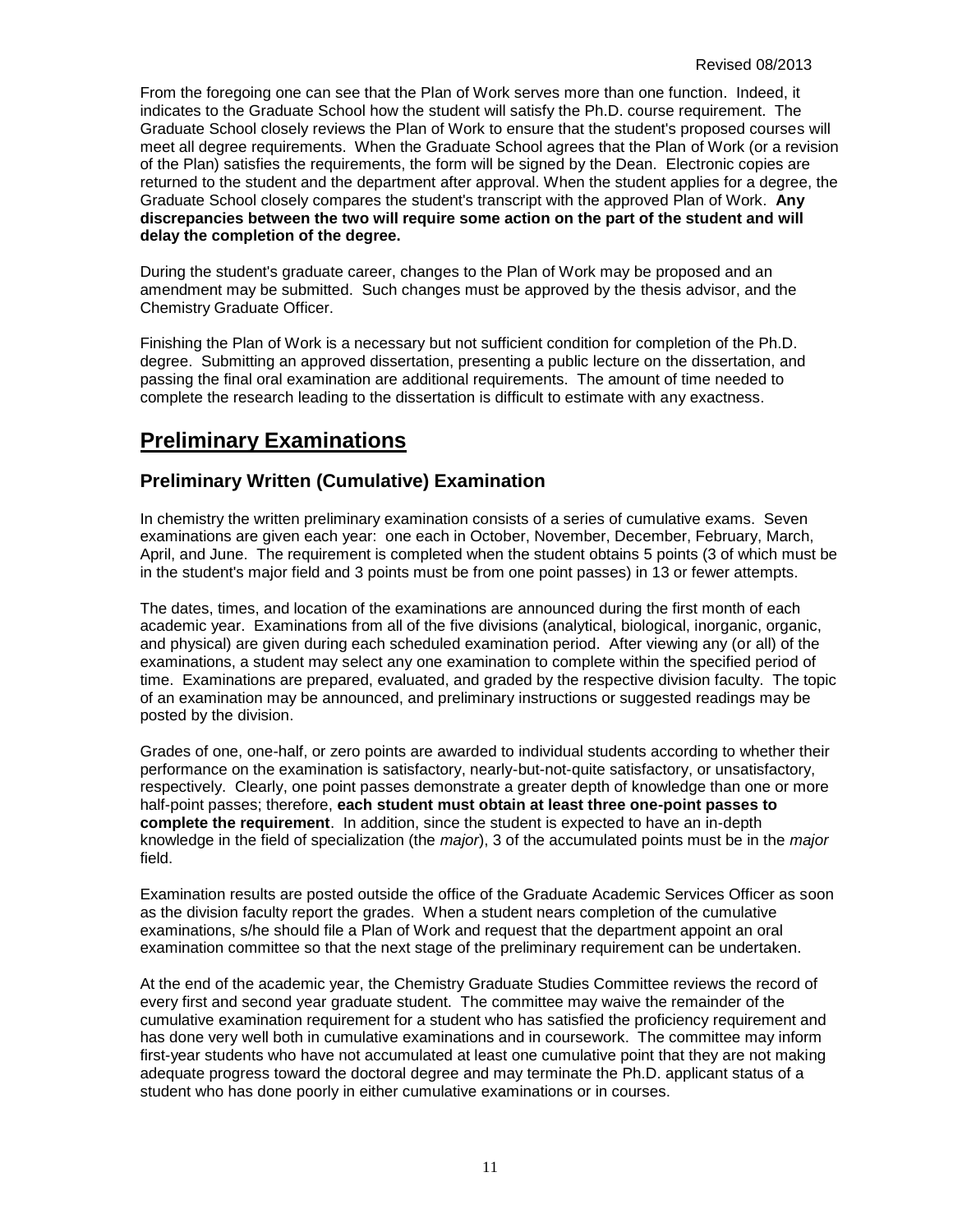### <span id="page-11-0"></span>**Cume Alternative Proposal**

Under exceptional circumstances, students who fail to satisfy the cume requirements may, with the permission of the advisor and the Graduate Studies Committee, develop an original research proposal as an alternative means of meeting this requirement. The proposal requirements are summarized below:

1. It should be a full proposal in the NSF or NIH style including:

-Title page -Abstract or Project Summary -Proposal narrative -References

A budget is not necessary. The NSF or NIH websites should be consulted as to format and length. Ideally the advisor should provide a model for guidance.

2. The proposal should be entirely the work of the student, with no editing or written contributions from the advisor.

3. The student will have 60 days to complete the proposal.

4. The proposal must not bear any direct relation to research in the group, especially to the student's thesis work. The topic should be presented to the graduate studies committee for approval before proceeding.

5. The proposal will be evaluated by the graduate studies committee, possibly with input from other faculty in the student's division.

#### <span id="page-11-1"></span>**Preliminary Oral Examination**

**Formation of the examination committee** - The student's qualifying oral examination committee normally will consist of three faculty: the dissertation advisor (or advisors), one member of the *major* division, and one member from a division other than the major. If a student has elected to complete an "outside" minor, the committee will include a fourth faculty representative from that area.

Following submission of the Plan of Work, the student should see the Chemistry Academic Services Officer regarding the formation of the committee.

**Arranging the Preliminary Oral Examination** - The Graduate School rule states that the oral examination must follow within 60 days of completing the written examination. The department believes that this would force many students into an oral examination before they have had sufficient coursework. Thus, the department's rule is that the oral exam must take place before the student begins a third year of graduate work.

Normally, the student and the advisor make the arrangements for the oral exam. Each committee member is contacted to identify times when the oral can be held. Note: the oral examination could last for two or more hours, and the committee must be present in the oral examination room from start to finish; thus, the oral should be scheduled at a time when all participants have 2-3 hours available.

When a suitable and agreed-upon time has been set, the student contacts the Chemistry Academic Services Officer who will then prepare the REPORT ON ORAL EXAMINATION form. If needed, the form can be found on the Graduate School web site:<http://gradschool.wayne.edu/current/forms.php> This form requires 1) the name of the student, 2) the proposed date of the oral, 3) and the names and access ID's of the committee members. The form will be given to the student who will take it with him/her to the oral examination.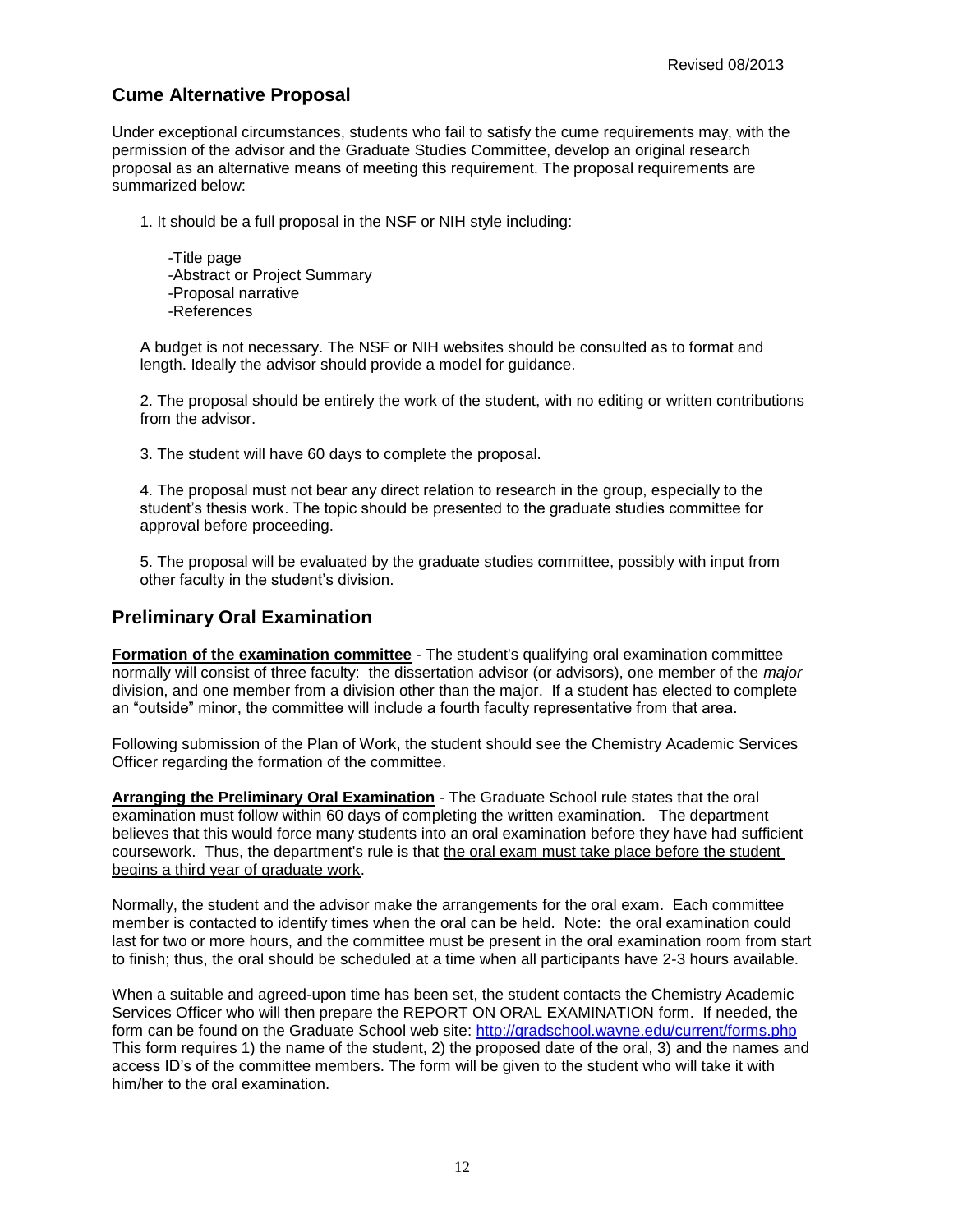After arrangements have been agreed upon, and prior to the examination, the student and/or the advisor should notify the members of the committee, in writing, of the arrangements. Reminders to often-forgetful faculty members are also advised, including a phone call on the day before, and/or the day of, the oral. Please note the reservation of a room in which to hold the oral exam is the responsibility of the student. Please contact rooms@chem.wayne.edu if you wish to reserve a room within the Chemistry building.

On the day of the oral, the student and advisor should arrive several minutes ahead of the arranged time to ensure that the assigned room is not occupied, that the boards are clean, writing instruments (chalk or markers) are available, needed projectors and screens are in place, and sufficient chairs or desks are on hand. The oral is a closed session. No guests, except invited and/or interested faculty, may be present.

A member of the committee shall serve as the moderator and complete the evaluation form. The moderator is responsible for seeing that the paperwork is signed and returned to the Chemistry Academic Services Officer following the examination. Please note that the oral exam form must be signed by both the student and the Chemistry Graduate Officer signifying their knowledge of the result of the exam.

The specific requirements for an oral exam may vary from division to division. Students are strongly encouraged to consult with their advisor regarding the need to prepare a written document for their oral examination. Appendix A summarizes current divisional requirements. Some divisions in the chemistry department require their students to prepare a written document in preparation for their oral exam. This document is subject to division rules and is not standardized across the department. Please consult with your advisor well in advance of your exam to determine if you are expected to complete such a document. Typically, such documents are 10-15 pages in length and describe the background to your project as well as the experimental progress you have made during the first 2 years of your graduate studies. The document must be completed and submitted to your oral exam committee ~10 days in advance of your oral exam so that your committee members have time to read and evaluate it prior to the examination.

Examination formats differ from division to division. Some committees set the format at the beginning of the examination time, usually while the student is out of the room. In some cases the student will have prepared a formal presentation focusing on the thesis project. In other cases the student will be asked to informally summarize the project. In still others, little or no mention of the project will be made. In all cases, however, members of the committee must ask questions of the student; and each member must, based on the student's responses to his/her own questions and to those of others, determine if the student is adequately prepared to proceed to the next phase of graduate work. Each committee member may ask questions for a specified period of time or the committee members may ask single questions in turn. Questioning may proceed for an hour or more at which point the moderator may poll the committee to determine if additional questioning is needed or desired. If none is requested, the committee chair likely will excuse the student. During the student's absence the committee will discuss the student's performance, knowledge, and skills. The committee then will decide whether the student should pass or fail; or, if the exam should continue before a decision is made.

When the oral examination has ended, the committee must decide whether the student passes or fails, no other choice is allowed. (A student may be passed if there is not more than one negative vote.) If the committee decides to fail the student, the members will explain to the student the reasons for the decision. The student may be advised to review particular topics or to emphasize certain areas in his/her preparations for a second oral. At least one full academic term must pass before a second, and last, oral can be scheduled; and, the second examination must be held within one calendar year following the first examination. The student will be on academic probation for the period between the first and second attempts of the oral exam. The committee will be the same for the second exam as the first. The foregoing procedures pertain to the preparation for and conduct of the second oral. The outcome of the second oral is final.

A pass allows the student to continue toward completion of the candidacy requirements. A fail on the second exam automatically terminates the student status as a Ph.D. applicant.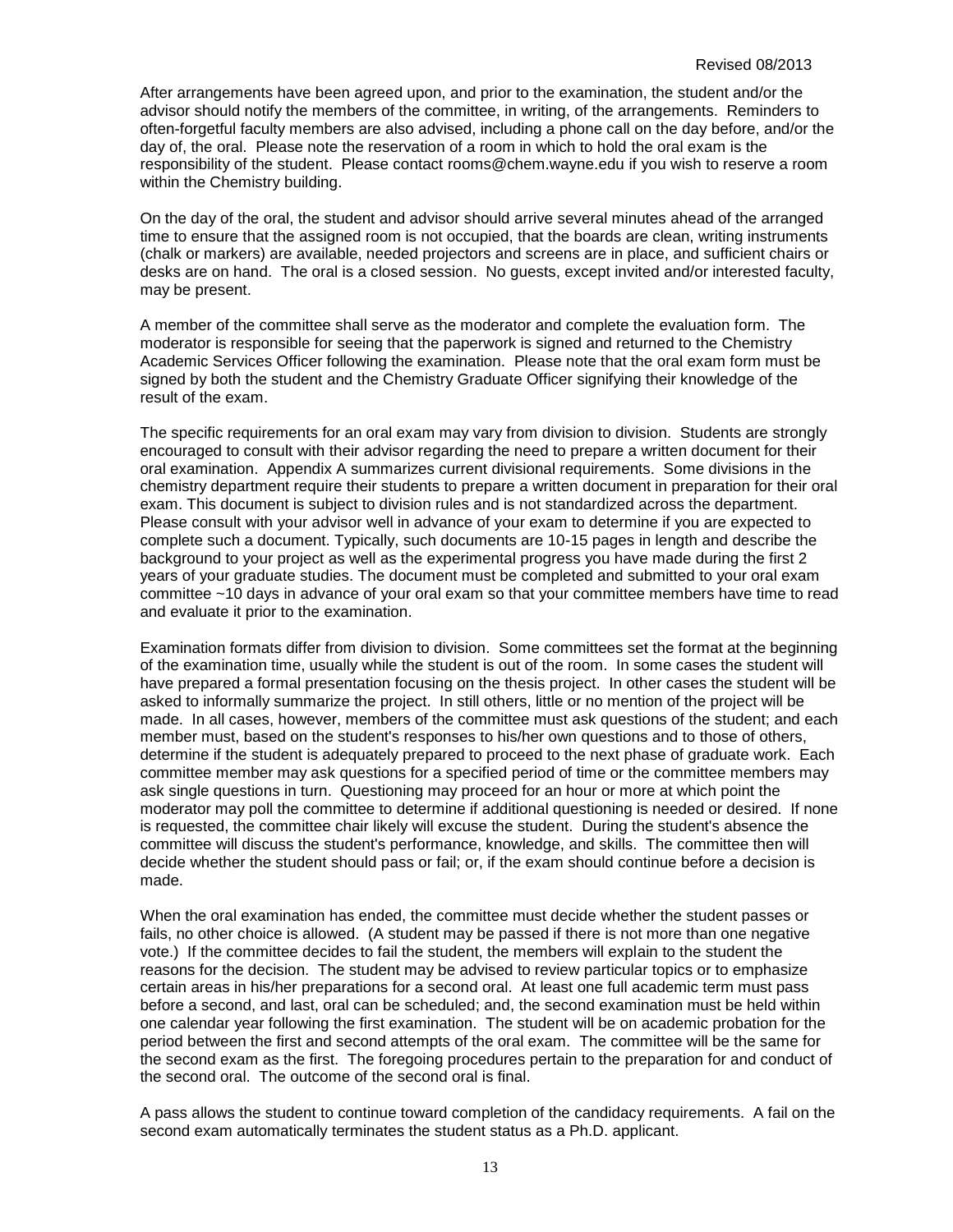The oral is the one time when the student needs to bring all his/her background and knowledge to the fore. The oral will more likely probe how well the student knows basic and essential matters rather than how much or how many things the student knows. The student should realize that the interactive nature of the oral examination allows continued questioning on one or more topics.

### <span id="page-13-0"></span>**Seminar Requirement**

Students are required to present two seminars over the course of their Ph.D. work. The content and requirements may vary between divisions. Students are strongly encouraged to discuss with their advisor the requirements and expectations for these seminar requirements. Appendix A summarizes current divisional requirements.

The first seminar is usually presented some time during the fall or winter term of a student's second year. Some divisions may have a literature review, whereas some may require a presentation on the research topic. The second seminar is usually given during the third or fourth year of a student's research. However, this seminar may be delayed due to scheduling or a lack of progress in the laboratory. In any case, it should be presented before the Pre-Defense Meeting is scheduled.

### <span id="page-13-1"></span>**Recommendation for Candidacy Status**

Following successful completion of both the written and oral qualifying examinations, a student must file for Candidacy by filing a RECOMMENDATION FOR CANDIDACY STATUS form. Students should retrieve the form from the Graduate School website: <http://gradschool.wayne.edu/current/forms.php> This establishes the Dissertation Committee which is

composed of four faculty members.

The critical step in this process (*i.e.*, the part which has caused the most confusion/problem) is in the formation of the four-person dissertation advisory committee. By the rules of the Graduate School, the committee which administers the preliminary oral examination is dismissed when its final pass/fail decision has been made and a new committee, the dissertation advisory committee is formed to oversee the latter portion of the student's Ph.D. work. Since the members of the oral examination committee are familiar with the student, know his/her abilities, and have become somewhat conversant with the student's proposed research, it is most convenient for the department (and advantageous to the student) to retain the student's preliminary oral examination committee as the dissertation advisory committee. The department, in fact, assumes that the oral examination committee will become the dissertation advisory committee.

The rules of the Graduate School, however, require that, when possible and practical, one of the members of the dissertation advisory committee must be a graduate faculty member from a department other than chemistry. This committee member may also be from outside the university if approved by the Graduate Studies Committee and the Graduate School. This rule normally produces a committee of three chemistry faculty and one outside member. When such a member is difficult or impossible to find, the student's advisor and the Chair of the Chemistry Graduate Studies Committee can request that a fourth faculty member from chemistry serve instead. Such requests are rarely granted.

Normally, for students with an outside minor, the minor representative becomes the non-chemistry member of the dissertation advisory committee. Such should be considered when the minor faculty member of the oral examination committee is selected.

This paperwork must be signed by 1) the advisor, 2) all members of the dissertation advisory committee, 3) Chair of the Chemistry Graduate Studies Committee, and 4) Dean of the Graduate School. Approval must be secured prior to obtaining permission to register for the initial block of dissertation credits (CHM 9991).

### <span id="page-13-2"></span>**Dissertation Outline and Prospectus**

The fourth requirement which must be met to complete candidacy requirements involves the PROSPECTUS AND RECORD OF APPROVAL form. The form itself is a simple form on which the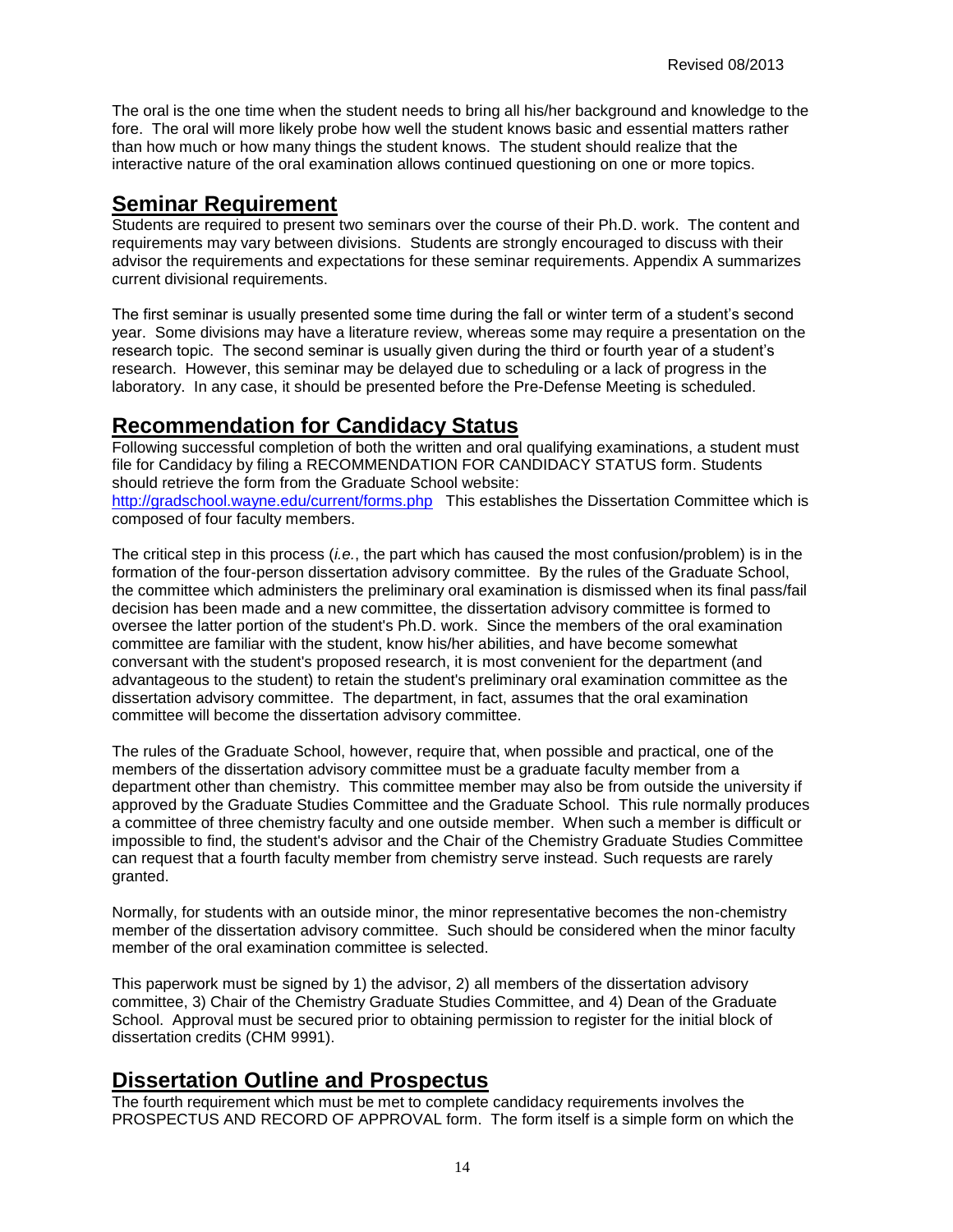student briefly describes some of the key aspects of his/her proposed research. The form is available on the Graduate School website:<http://gradschool.wayne.edu/current/forms.php> Submission also requires that the student present a prospectus -- a written preliminary statement of the dissertation project including some background, the significance of the work, the objectives, plans or strategies, experiments to be carried out, and the criteria employed. The form and prospectus together are treated as a single document we call the Dissertation Outline.

Specifically, the Prospectus and Record of Approval form states:

The student should prepare a prospectus (approximately 20 pages) of the proposed dissertation research and submit it with this form.

Write a brief, typed statement for each of the following four sections:

- 1. Statement of the problem, its scope, and rationale<br>2. Source of the materials, subjects, etc.
- 2. Source of the materials, subjects, etc.<br>3. Method and design (statistical analysis
- Method and design (statistical analysis where applicable)
- 4. Hypothesized results (where applicable)

The form is signed by 1) the student, 2) the advisor, 3) all members of the dissertation advisory committee, 4) the Chair of the Chemistry Graduate Studies Committee, and 5) the Dean of the Graduate School.

The Dissertation Outline is more than just a formal candidacy requirement. It is an agreement between the student and his/her dissertation advisory committee. By filing this form, 1) the student informs the committee that his/her dissertation will focus on the proposed topic; 2) the committee agrees that when the student reaches the appropriate stages in his/her research that they will participate in the pre-defense examination; and 3) that when the student completes his/her dissertation, the committee will read it and then participate in the public lecture and final oral examination.

It is usually appropriate for the dissertation outline to be completed around the end of the  $3<sup>rd</sup>$  year or beginning of the  $4<sup>th</sup>$  year. Until the dissertation prospectus is approved by the graduate school, students will be ineligible for dissertation level fellowships including Rumble Fellowships and Summer Dissertation Fellowships.

### <span id="page-14-0"></span>**Conflict of Interest Form**

Beginning Fall 2012, all doctoral candidates will be required to submit a CONFLICT OF INTEREST Form in concurrence with the Prospectus and Record of Approval Form. The candidate and each member of the dissertation committee must disclose any potential conflicts and sign the form. Given the length of time required in the dissertation process, students will be required to resubmit the Conflict of Interest Form prior to the dissertation defense. This form can be obtained on the Graduate School Website:<http://gradschool.wayne.edu/current/forms.php> If a real or perceived conflict of interest is declared or identified, the Graduate School has procedures in place to further review the situation and may propose changes to the membership of the dissertation advisory committee.

## <span id="page-14-1"></span>**Pre-Defense, Dissertation, Public Lecture, and Final Oral Defense**

### <span id="page-14-2"></span>**Pre-Defense Meeting**

The pre-defense examination is a means of presenting the essential findings -- including critical data, pertinent discussion and conclusions -- of the research project to the dissertation committee and typically occurs before any significant thesis writing begins. The Pre-Defense Meeting/Examination can be convened at the request of the student, the research advisor or the thesis committee, but typically is done with concurrence of the student and the research advisor with the understanding that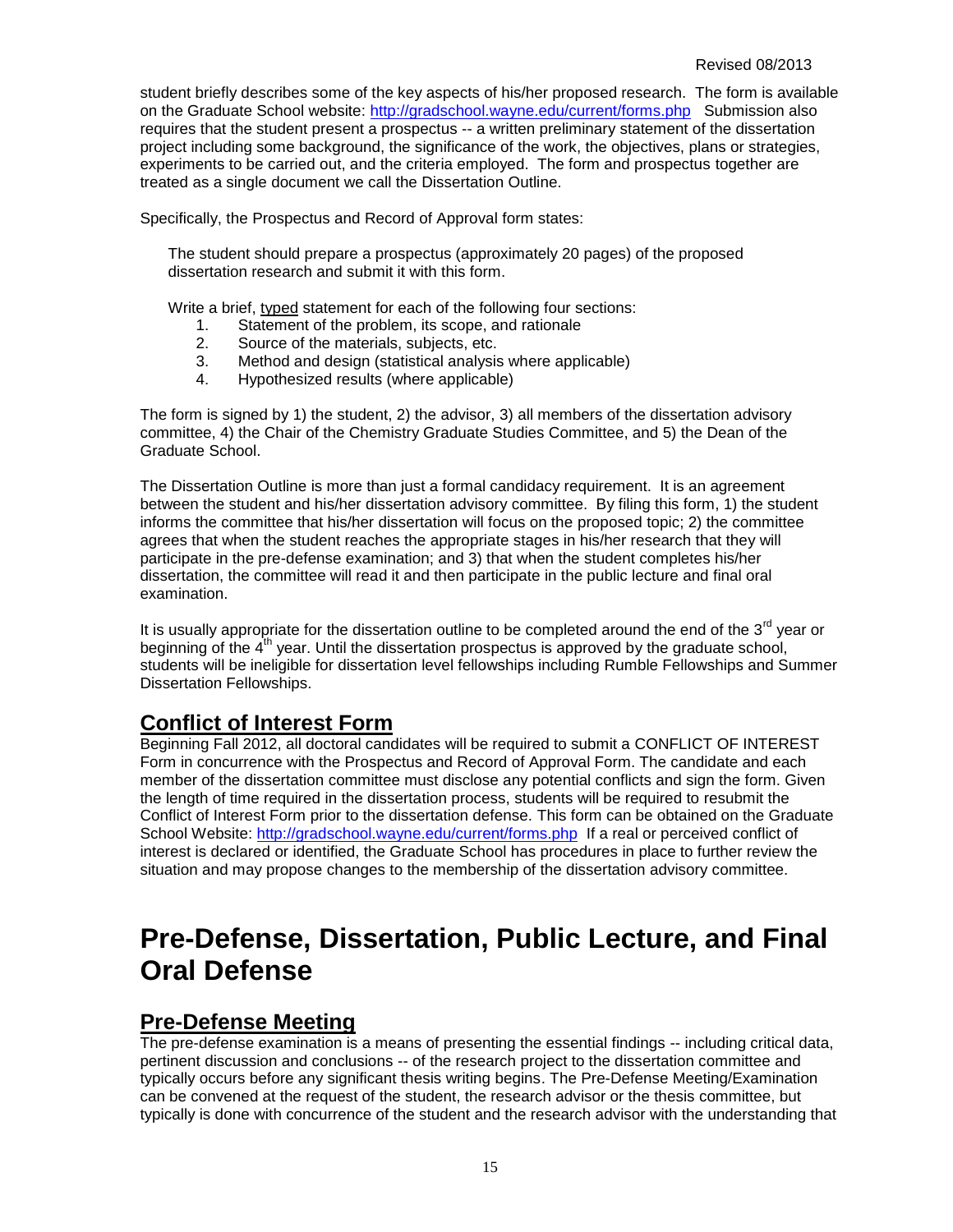the research which will comprise his/her dissertation is nearing completion. This meeting should occur no less than two months before the student plans to leave the campus (for example, to write the dissertation elsewhere).

Prior to the exam, appropriate documentation must be provided to the committee to evaluate the original research contributions of the student that will constitute the Ph.D. thesis. This should be given to the committee members and the Chair of the Graduate Studies Committee for approval 7-10 days in advance of the meeting so that the committee has time to read the document and prepare for the meeting. There are two ways to document research progress:

A) A short 1-2 page thesis outline **AND** 2 or more 1st author research papers (co-first author is fine with approval of the research advisor) that have been published or accepted for publication in major journals. In general, this should not be a communication and a full paper on the same topic as this does not provide evidence of two independent chapters worth of work.

Or

B) A detailed outline not to exceed 10 single spaced pages that elucidates the major discoveries associated with each chapter of the thesis.

In rare circumstances, if there is sufficient written documentation of research productivity and the committee cannot be convened in person, the student and advisor can together request that the meeting be skipped. A waiver must be requested in writing by both the student and the research advisor, explaining why the meeting is unnecessary. This waiver then requires written approval of the director of graduate studies and all members of the thesis committee.

A department PRE-DEFENSE EXAMINATION REPORT FORM is used to transmit the committee's decision to the Graduate Studies Committee. Because this is a departmental requirement, the form is only available from the Graduate Academic Services Officer, or the Chemistry Important Links page: [http://chem.wayne.edu/grad\\_students/important.html](http://chem.wayne.edu/grad_students/important.html) Each member of the dissertation committee signs the form indicating agreement with the recommended course of action for the student. The four options are:

- 1) The student may commence writing the dissertation.
- 2) The student may commence writing the thesis after a few suggested experiments have been carried out.
- 3) The student should not commence writing the thesis and must carry out certain work after which another pre-oral will be held.
- 4) The student should not begin writing the thesis because the work is not sufficiently well developed to allow an evaluation of its significance and another pre-defense should be convened in no less than three months.

In reality, the pre-defense examination is a defense of the research work before the dissertation is written. Its principal function is to prevent the generation of an unacceptable dissertation.

Following completion of the Pre-Defense Examination, the student should make an appointment with the Chemistry Academic Services Officer to discuss the final steps in the graduation process. This meeting should take place at least one month prior to the Final Oral Examination.

### <span id="page-15-0"></span>**Dissertation and Preparations for the Final Defense**

Before writing the manuscript, students should review the WSU Theses and Dissertation Format Guidelines, available at the Graduate School web site: [http://gradschool.wayne.edu/phd](http://gradschool.wayne.edu/phd-info/format-guidelines.php)[info/format-guidelines.php](http://gradschool.wayne.edu/phd-info/format-guidelines.php) This guide is updated on a regular basis.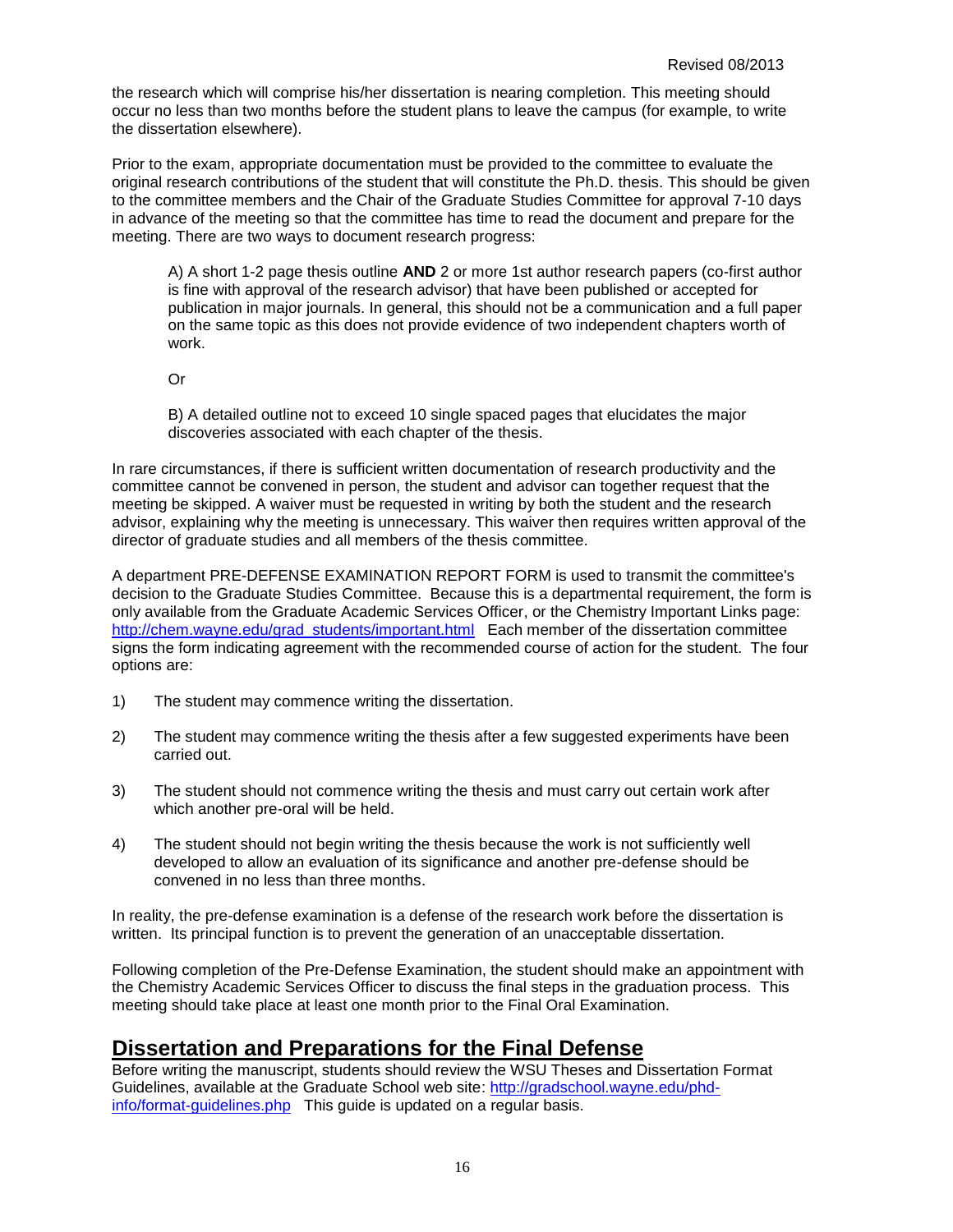After receiving approval from the dissertation advisory committee to write at the Pre-Defense, the student should compose, assemble, and edit the dissertation following the suggestions of his/her advisor and the guidelines published by the Graduate School. Students are urged to check with the Graduate School office (the final arbitrator if there are any questions regarding format, footnotes, reference lists, figures, figure captions, tables, table of contents, etc.).

Approximately four weeks prior to the defense, the student should secure a form entitled FINAL REPORT: DISSERTATION PUBLIC LECTURE PRESENTATION-DEFENSE from the Graduate School website:<http://gradschool.wayne.edu/current/forms.php> and should enter the requested information at the top of the form. Once the dissertation is complete, a copy should be delivered to each member of the dissertation advisory committee for evaluation. At this time, an electronic copy should be provided to Chemistry Academic Services Officer as a .pdf file. This electronic copy will be assessed for plagiarism using plagiarism detection software. The student and his/her advisor should arrange with the dissertation advisory committee for a suitable time for the Final Public Lecture-Defense. In Part 1 of the form, the student should be careful to type committee names and their corresponding email addresses. The student must then obtain the signatures of all members of the dissertation advisory committee (indicating approval of the content of the dissertation) and of the Chair of the Chemistry Graduate Studies Committee on the form. The Final Report: Dissertation Public Lecture Presentation-Defense Form completed through Part One must be delivered at least two weeks prior to the final defense to the Graduate School for approval. The Conflict of Interest Form must also be signed by the committee and submitted to the Graduate School along with the Final Report Form. The format check must also be completed at this time electronically through the Graduate School website: http://gradschool.wayne.edu/phd-info/defense.php.

Any committee member, as well as the student, may request that an external Graduate Examiner be present at the final oral defense. To request an external Graduate Examiner, two weeks prior to the defense the student must submit the Final Defense form to the Ph.D. Office and request a Graduate Examiner.

### <span id="page-16-0"></span>**Public Lecture-Defense and Approval of the Dissertation**

The final oral examination is conducted by the dissertation advisory committee and presided over by the graduate examiner. The role of the graduate examiner is usually filled by the faculty advisor. In the Ph.D. program the final defense actually consists of three parts: 1) a public lecture on the dissertation, 2) a final dissertation defense, and 3) an evaluation of the student's performance. A fourth part, the signing of the dissertation, may take place at the same time but can be handled later, if necessary.

The academic community is invited (an announcement of the Public Lecture, including time, place, topic, and speaker, must be posted in the Chemistry building and be circulated *via* email and campus mail, throughout the university at least one week prior to the lecture date) and encouraged both to attend and to ask questions about the lecture topic and the dissertation research.

The Public Lecture is an approximately 45 minute presentation during which the student formally presents the methodology, research, and results of the investigation. When the lecture is completed and the questions asked and answered, the public lecture ends. The audience members who are not part of the dissertation advisory committee are excused, and the Final Examination is begun. The dissertation advisory committee may further examine the student on the dissertation.

When the examination is completed, the dissertation advisory committee evaluates the student's performance and decides whether the student passed or failed the Public Lecture-Defense. If the student has passed, the committee members and the Graduate Examiner sign the Final Report Form. The Graduate Examiner must also fill out Examiner's Report Form which details the events that took place during the Public Lecture and Final Defense. Both of these forms need to be returned to the Graduate School within 48 hours of the Defense. If the student fails, another Final Public Lecture-Defense must be scheduled for a later date.

If the dissertation is acceptable or needs only minor corrections, the committee signs several copies of the dissertation. The student then has up to two weeks to perfect the dissertation. If the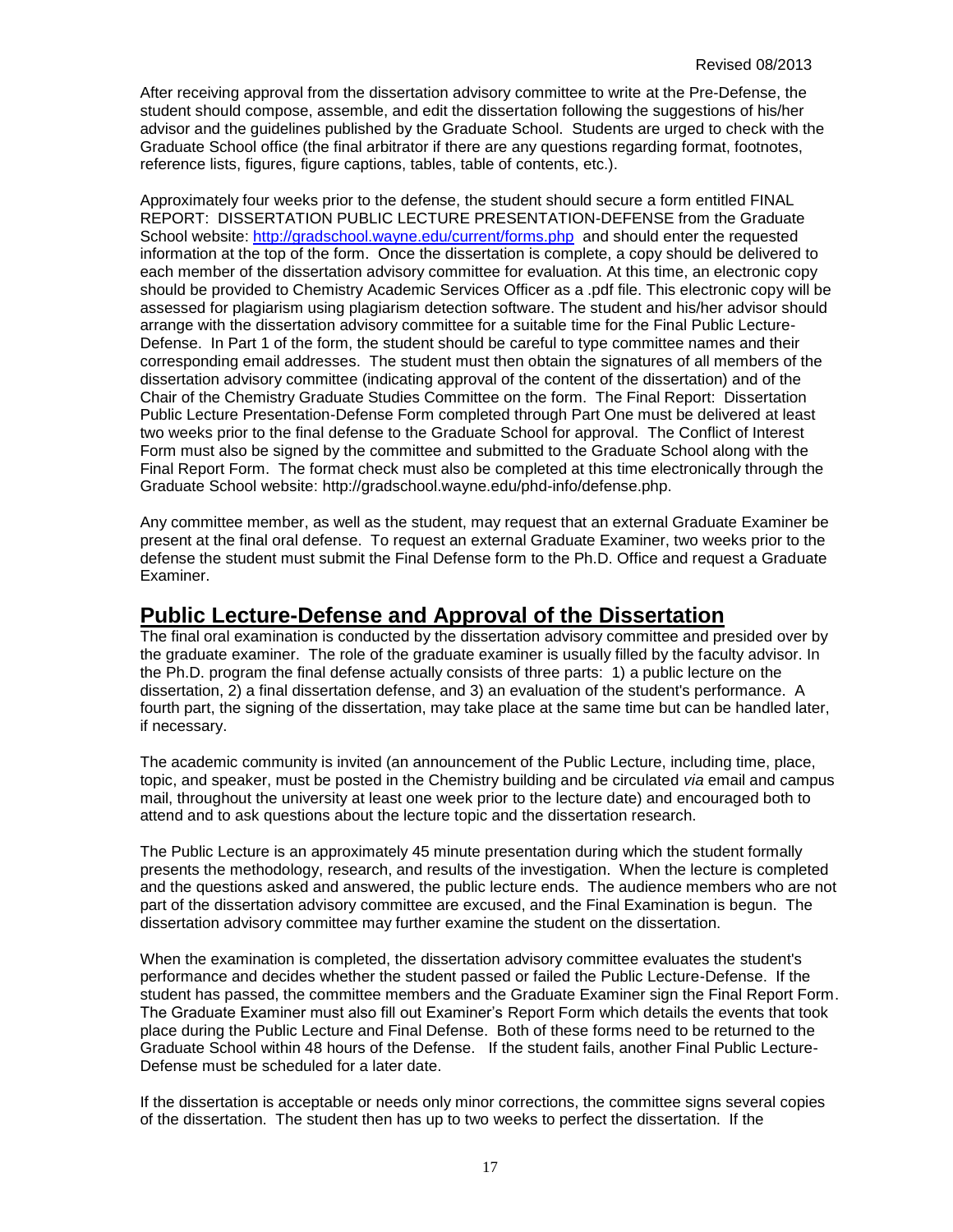dissertation is unsatisfactory, the student must revise it to the satisfaction of the committee. At least three members of the dissertation advisory committee, one of which must be the advisor, must sign the dissertation for it to be accepted by the Graduate School. The final copy must be submitted electronically through the online submission followed for the format check, to the graduate school. The original signed title page must be delivered separately.

## <span id="page-17-0"></span>**Time Limitation**

Students have a seven-year time limit to complete all requirements for the Ph.D. degree. The sevenyear period begins at the end of the semester during which the student was admitted to the doctoral program. Students must be registered during each academic semester they are working toward the degree. Specific documentation is required to extend beyond seven years, up to a maximum of twelve years, but requires annual meetings of the dissertation advisory committee to ensure ongoing progress. Chemistry students typically should not require such extensions.

## <span id="page-17-1"></span>**Leaves of Absence**

Students requiring a formal leave of absence for medical or other emergencies should request in writing such a leave to the Graduate Studies Committee, which will review the situation. If leave is granted, your formal clock regarding time to degree can be paused. Before requesting such leave, foreign students should consult with OISS regarding consequences and procedures associated with reinstatement of student status.

## <span id="page-17-2"></span>**Fellowship Competitions**

Several types of internal and external fellowship opportunities are available annually. Announcements for these competitions typically occur by email and students are advised to pay attention to these notices. Examples of these include meeting/travel awards, Rumble Fellowships, Schaap Fellowships, Training Grant Appointments, and others. Selection criteria vary from program to program, but typically include classroom performance, research productivity (as evidenced by publications and conference presentations), as well as letters of recommendation, and annual reviews. Fellowships for senior students from the Graduate School regularly require the submission of the prospectus as a pre-requisite. Additionally, fellowships from major granting agencies (NIH, NSF, etc.), have regular deadlines and eligible students are encouraged to speak with their advisor and the director of Graduate Studies to explore such opportunities.

## <span id="page-17-3"></span>**Exit Procedures**

Students who have completed their degree programs and others who leave the department for various reasons, must settle their accounts with the university and return items borrowed from various offices, libraries and storerooms. Failure to do so may delay the issuance of the diploma and/or the date on which the degree is awarded. The department ensures this account clearance and loaned item return by requiring each departing student to complete a FINAL CHECK-OUT SHEET. This checkout sheet can be obtained from the Chemistry Department Important Links page: [http://chem.wayne.edu/grad\\_students/important.html.](http://chem.wayne.edu/grad_students/important.html) The Check-Out Sheet has a list of locations where accounts must be cleared, items returned, or forms submitted. The exiting student must have a staff member at each location sign the check-out form indicating that, as far as that office is concerned, the account has been settled, all items returned, or necessary forms submitted.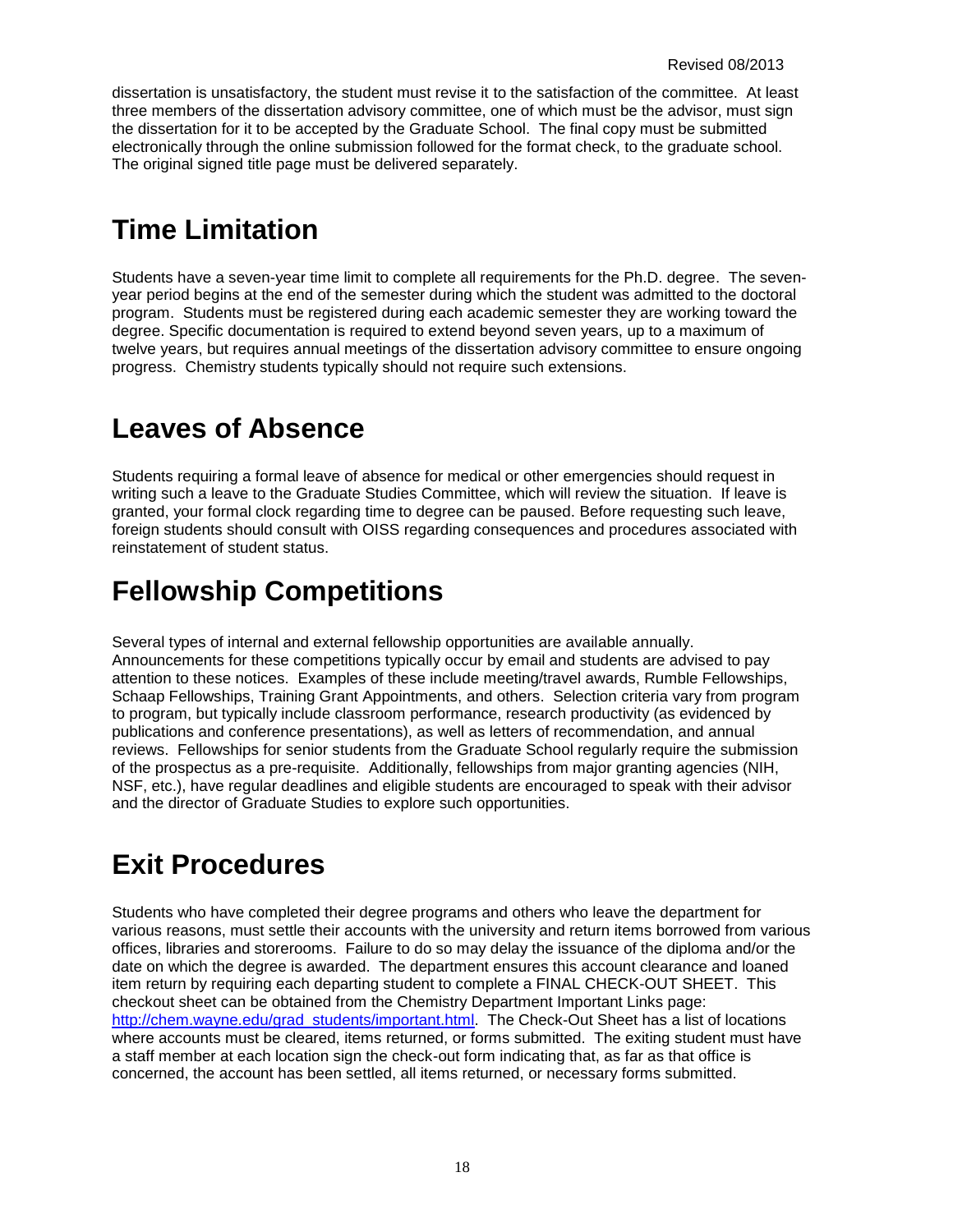Please note: a final copy of the dissertation must be given to the Graduate Academic Services Officer for the departmental library. The student is required to pay the binding fee to the departmental business office.

For purposes of employment, a student who has completed all the degree requirements may request a document from the Graduate School certifying completion of degree requirements and the date of formal awarding of the degree.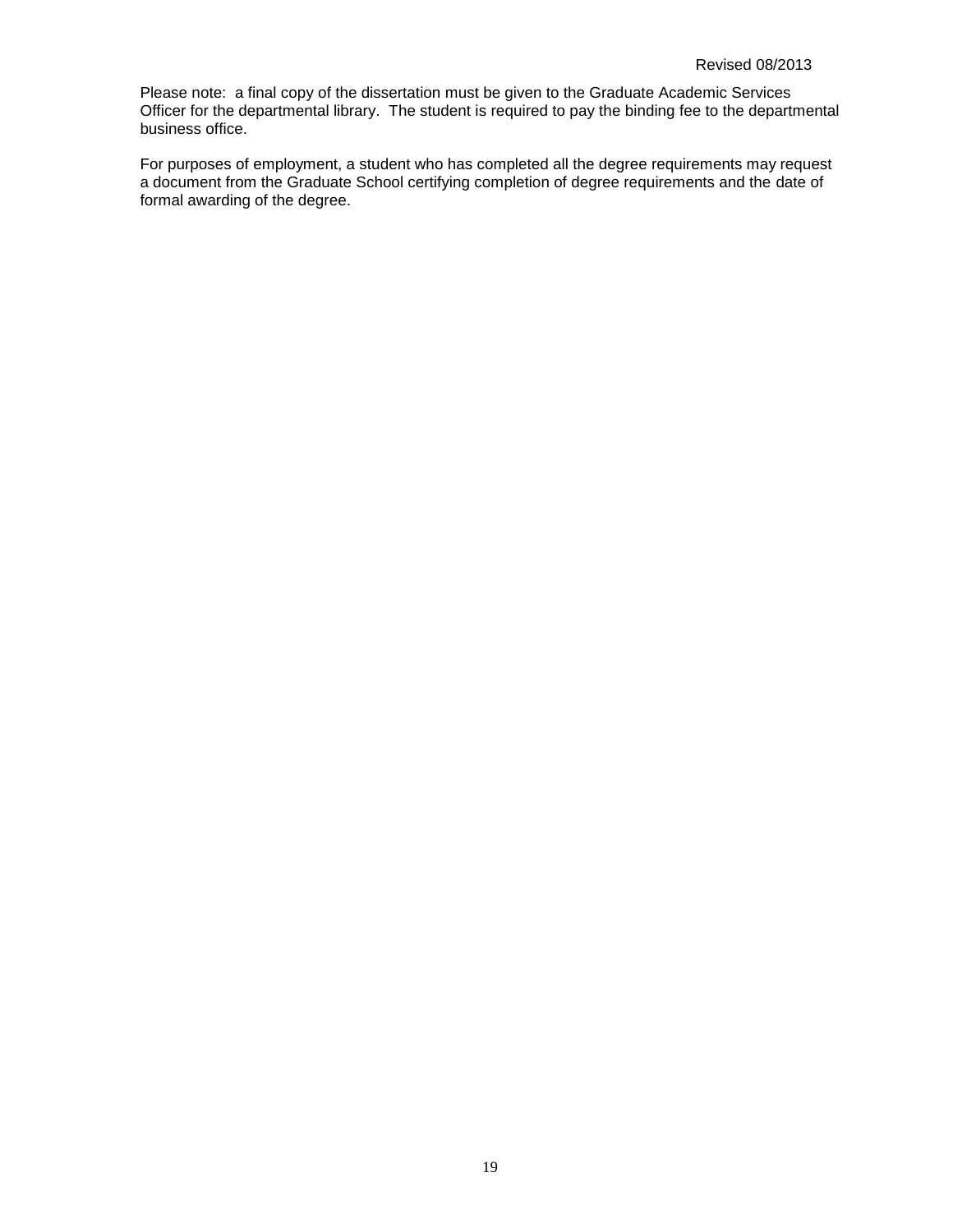## <span id="page-19-0"></span>**Definitions**

**Contract** - Usually in the form of, or a document accompanied by, a letter which is signed by several university officials (*e.g.*, department chair, Dean of the College of Liberal Arts and Sciences) and which offers a position having specific duties for a definite period of time. The offer becomes a contract when the student signs and returns the letter before a clearly specified deadline.

**Degree Applicant** - a student who has been admitted to the degree program but has not yet advanced to candidate status.

**Degree Candidate** - a student who has completed certain requirements and who has, largely, a research project and thesis to finish to earn a degree.

**Directed Study** - An individualized course of study for one student under the guidance of one faculty member. The study is to be completed during a single term, and a research paper, project report, or special examination is required. The directing faculty member must notify the Chemistry Graduate Studies Committee that s/he is willing to supervise the directed study. Further, a form describing the nature of the project and the format of the directed study must be approved by the Chair of the Chemistry Graduate Studies Committee before the student can register. The Graduate School prohibits directed study coursework from being used toward the major requirements. Directed study, therefore, can be used only toward a minor, or as other credits toward the degree.

**Final Oral** - After the public lecture but before the approval and signing of the dissertation, the committee questions the student about the research and the dissertation.

**Full-time Student** - a legal definition which specifies the number of credit hours a student must be taking to satisfy the "full-time" student status required by SSS (Selective Service System), INS (Immigration & Naturalization Service), and student loan providers. At WSU full-time is eight credits/term at the graduate level. Students who have completed all of the credits specified on their Plan of Work will be considered full-time if they enroll for 7.5 credits of Dissertation credit [CHM 9991, 9992, 9993, 9994], during each academic term. If the Dissertation credits have been completed as well, a student enrolled in 0 credits of Maintenance [CHM 9995], will also be considered full time by exception.

**Graduate Assistant** - These positions are designed primarily to provide some economic support to graduate students.

Graduate Research or Teaching Assistants are considered half-time employees and are appointed for a specific time period, usually for one term or an entire academic year (9-months). In addition to the salary, these assistants are eligible to participate in the University's health insurance program. Stipends are exempt from Social Security (F.I.C.A.) taxes, but are subject to withholding for Federal, State, and City income taxes. GRAs and GTAs must be enrolled for a minimum of six graduate credits (which contribute toward the completion of the Plan of Work) and be in good academic standing (an HPA of 3.00 or higher).

Graduate Research Assistant - A graduate assistant who is paid to participate in a research project directly relevant to their own academic program of study. Such positions are usually funded from research grants or contracts and are arranged by individual faculty members for their own student advisees. Typically doctoral students.

Graduate Teaching Assistant - A graduate student who is paid to assist in teaching. In the chemistry department a Teaching Assistant's duties may involve leading a quiz/discussion class, directing a laboratory, grading, preparing classroom or laboratory materials, directly assisting students, keeping records, etc. They provide no more than 20 hours of service per week.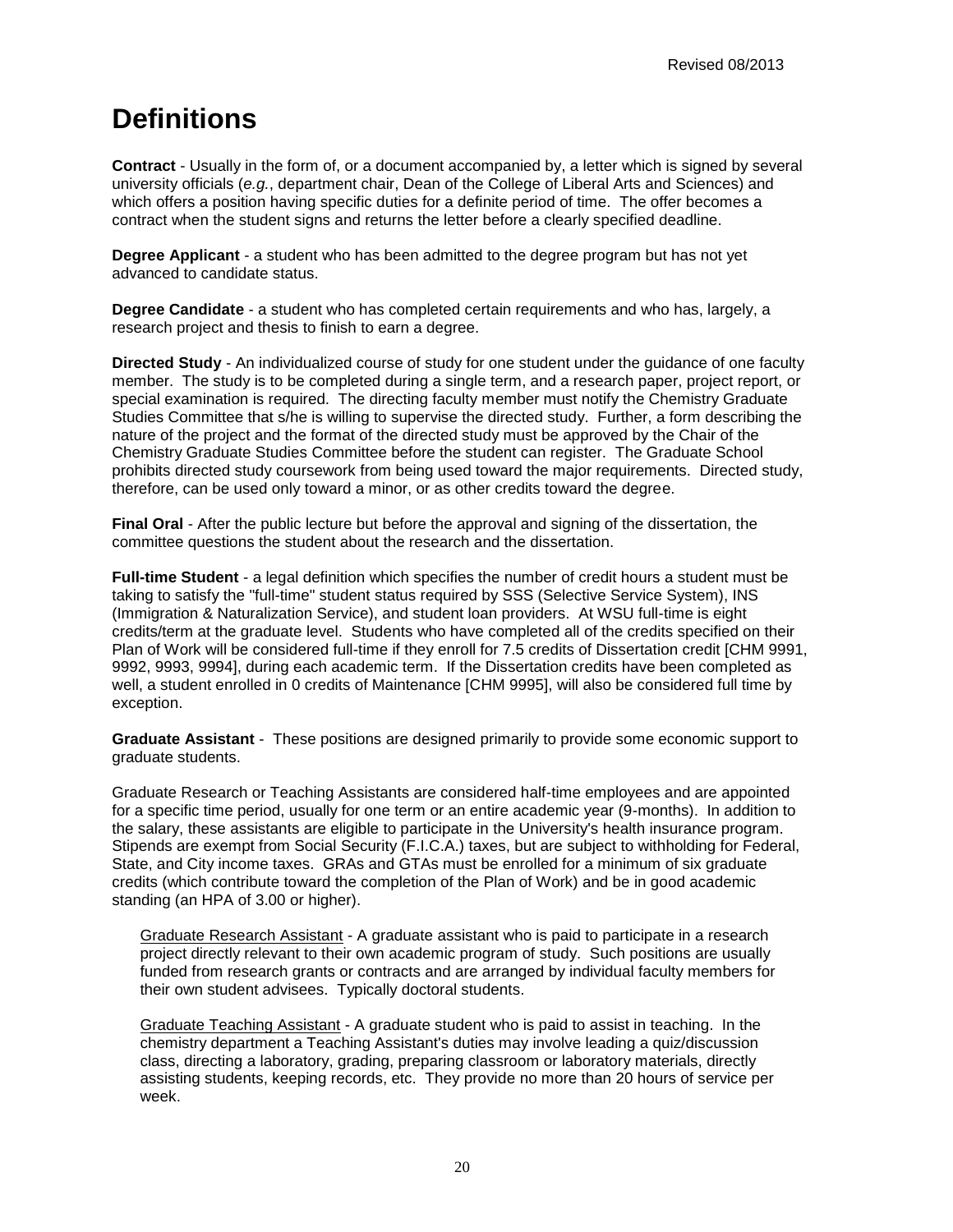**Graduate Credit** - A course is said to carry graduate credit if it is applicable to the coursework requirement for a graduate degree. In the chemistry Ph.D., M.A. and M.S. programs the following categories of courses carry graduate credit: chemistry courses numbered 6000 or higher; courses numbered 5000 or higher from all other departments and colleges within the university.

**Graduate Teaching Assistant -** see Graduate Assistant

**HPA or Honor Point Average** - The term used at Wayne State to summarize a student's academic record. HPA is calculated from the total number of honor points divided by the number of graded (A, B, C, or F) course credit hours. Each course carries a certain number of credit hours, usually the number of hours of lecture per week or the number of lecture hours plus a portion of the quiz hours and/or laboratory meetings per week. Honor points are associated with grades:

- $A = 4$  honor points per credit hour
- $A = 3.67$  honor points per credit hour
- $B+ = 3.33$  honor points per credit hour
- $B = 3$  honor points per credit hour
- B- = 2.67 honor points per credit hour
- $C+=2.33$  honor points per credit hour
- $C = 2$  honor points per credit hour (below graduate standards)
- $F = 0$  honor points per credit hour
- $I =$  Incomplete is given to a student who has not completed all the course work and when there is, in the judgment of the instructor, a reasonable probability that the student can complete the course successfully without attending regular class sessions. The course work must be completed within one calendar year.
- Y = Deferred, course planned to continue beyond the semester (i.e. essay, thesis, dissertation, research, and certain courses taken in sequence)

example:, a student takes three courses:

- a 3-credit hour course in which s/he receives an "A"
- a 3-credit hour course in which s/he receives a "B+"
- a 1-credit hour course in which s/he receives a "B"

The grade point average would be calculated as  $(3 \times 4 + 3 \times 3.33 + 1 \times 3)/(3 + 3 + 1) = 3.47$ 

**In-state Tuition** - The amount charged per course, or per credit hour, to Michigan residents (see Resident).

**Moderator (Graduate Examiner)** - Faculty member selected to be the Graduate School representative at the Final Oral Examinations.

**Non-Resident Tuition** - The tuition rate charged to those who do not satisfy the residency criteria.

**Part-time Positions** - no benefits, non represented

Instructional Assistant (IA) - a person employed on a part-time basis to assist with classroom and laboratory instruction. One term, no benefits. A student who is supported through teaching in the Spring/Summer term is supported as an IA.

Part-time Faculty - a person employed on a part-time basis to teach a class

Student Assistant - a student employed part time by the university.

**Pre-dissertation Research** - formally, the research done by a degree applicant. In reality, since CHM 9991 - 9995 is Dissertation Research, any other research, usually CHM 8700, is termed predissertation research. The usual source of the additional credits, since coursework and dissertation research provide only 63-65 credits, to satisfy the Ph.D. credit hour requirement.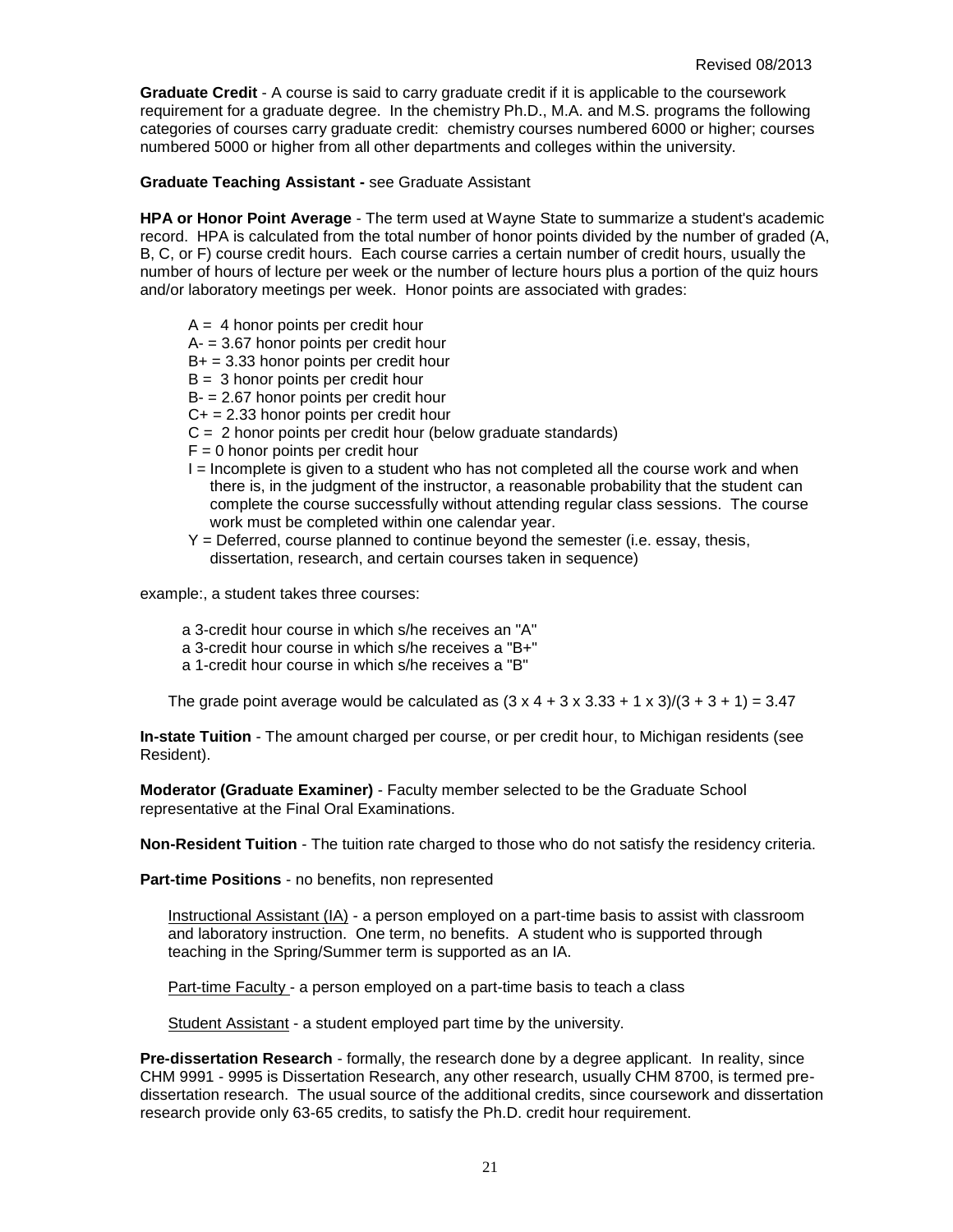**Preliminary Examination Committee** - An ad-hoc group composed of the student's advisor, one faculty member from the major field, one other chemistry faculty from a field outside the student's major. Administers preliminary oral examination.

**Pre-Master -** A status assigned to students who are admitted to the Graduate School or to the graduate program of a college but have not been accepted into a specific degree program. Students may apply only 9 credits earned in the Pre-Master's status toward a degree; and thus, the university limits students to only one full-time term in this status. Pre-Masters students are not eligible for GTA or GRA positions.

**Pre-oral Examination or Pre-defense**: an "examination" in which the student presents the critical aspects of his/her dissertation work. The dissertation committee determines whether the student should begin writing the dissertation 1) immediately, 2) after additional experiments, or 3) after another "pre-oral examination".

**Public Lecture** - a 40 to 60-minute lecture on the thesis work presented by the student just prior to the final oral examination. The time, place and title of the lecture are publicized throughout the university community. The lecture (but not the subsequent examination) is open to the public.

**Registration Requirement** - Students who are actively pursuing their research in the department are required to register for each academic term that they are present (fall and winter term). Students are to be registered during the term in which they defend the dissertation. If all doctoral research candidate credits are completed (CHM 9991 – CHM 9994), registration for candidate maintenance credit (CHM 9995) is required.

**Research Advisor** - Faculty member who agrees, when selected by a student, to supervise that student's thesis/dissertation research. Provides laboratory, project, resources, advising, and assistance in all aspects of degree work. May provide financial support from grant funds.

**Research Assistant** - a person employed to assist with a research project generally for a specified period of time.

**Residence/Residency/Resident** - terms which are used in several of the university's rules and which probably need to be defined for each case and/or context.

Resident (as regards tuition) - To be considered a resident, a student must have had his/her principal and permanent home in Michigan for at least six months prior to his/her first term as a full-time student. Time spent attending a Michigan school, college or university (such as Wayne State) cannot be used to establish residence. (See Graduate Bulletin under "Tuition and Fees": Residency.)

Ph.D. residence requirement - Successful completion of the Ph.D. program requires lengthy periods in which the student can devote all of his/her time to study and/or research. To ensure this, the university requires that the student 1) be registered in no fewer than six credits of coursework for at least two consecutive terms, or 2) hold an assistantship for two academic terms while enrolled as a full-time student, or 3) actually spend full time in graduate work for one calendar year with certification of the same by the dissertation advisor.

**Seminar** - A class which meets regularly and whose agenda involves presentations, usually by several speakers, on recent research. In Chemistry, each division holds a weekly seminar where presentations are made by students, faculty, and/or invited guests.

**Student** - One who is currently enrolled or, if not enrolled, has been enrolled and can register without applying for admission.

#### **Teaching Assistant** - see Graduate Assistant

**Tuition** - The amount of money the university charges on a per course, or per credit hour, basis for (*e.g.*, registering for, attending, and/or receiving a grade in) a course.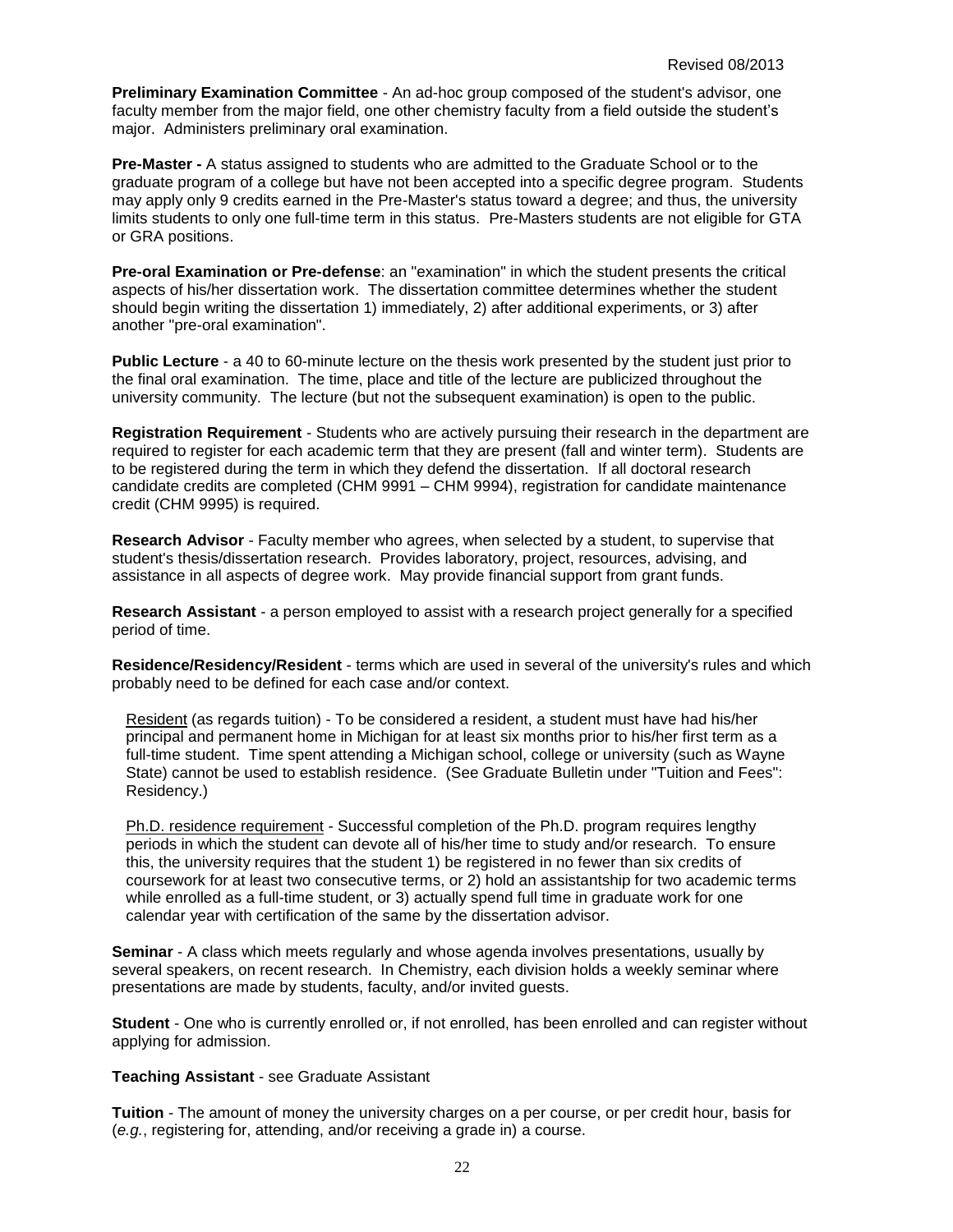## <span id="page-22-0"></span>**Committees and Administrative Personnel**

#### **Administrative Staff** -

Erin Bachert - Undergraduate Student Records, Course Scheduling, Registration. Jackie Baldyga – Textbooks, Copying, Projector and Room Checkout Melissa Barton - Graduate Student Records and Recruiting, Teaching Assistant Information, Alumni Data, Course and Final Examination Scheduling. Diane Kudla – Accounting Assistant Bernie Miesik – Accounting Assistant Fran Owczarek - Purchasing, Accounting Lisa Smith - Grant Accounting Mary Wood - Chair's Assistant, Secretarial Supervisor, Building Coordinator

**Chemistry Faculty** - The group composed of all Assistant, Associate and Full Professors. Meets regularly to conduct the department's business, hear reports, set policies. Each faculty member attending the meeting has one vote. Collectively with the department chair responsible for the programs, facilities, and resources of the department.

**Curriculum Committee** - A committee of faculty, one from each division appointed by the chair, which sets policies and regulations regarding undergraduate courses and degree programs.

**Department Chair** - Chief administrative officer of the department. Appointed by the Dean of the College and Provost at the recommendation of the department faculty. Represents the department in college and university matters, allocates resources, sets policies and procedures, selects committee chairs and members.

**Dissertation Committee** - Normally the same as the Preliminary Examination Committee with the addition of an outside member. Read, approve and sign the Dissertation Outline, participate in preoral evaluation, read dissertation, attend public lecture, and administer final oral examination.

**Division** - Group of faculty from a single discipline. Oversee and staff courses in the discipline, administer proficiency and cumulative examinations in the area, organize a seminar for graduate students majoring in that field.

**Division Head** - Administrative head of division, selected by the department chair.

**General Chemistry Committee** - Composed of all of the faculty directly responsible for and/or interested in general chemistry. The General Chemistry Coordinator chairs the committee. Decides general chemistry policies, involved in teaching assistant workload matters, assignments, etc.

**Graduate Studies Committee** - A committee of five faculty, one member from each division selected by the department chair, who also selects the committee chair. Establishes, reviews, revises, and administers the graduate degree programs, mechanisms. Appoints examination and dissertation committees, adapts or defines rules and regulations, advises, keeps records, sets criteria for acceptable performance and renewals.

**Personnel Committee** - One faculty member from each division elected by the department faculty. Deals with faculty matters but does select some fellowship winners.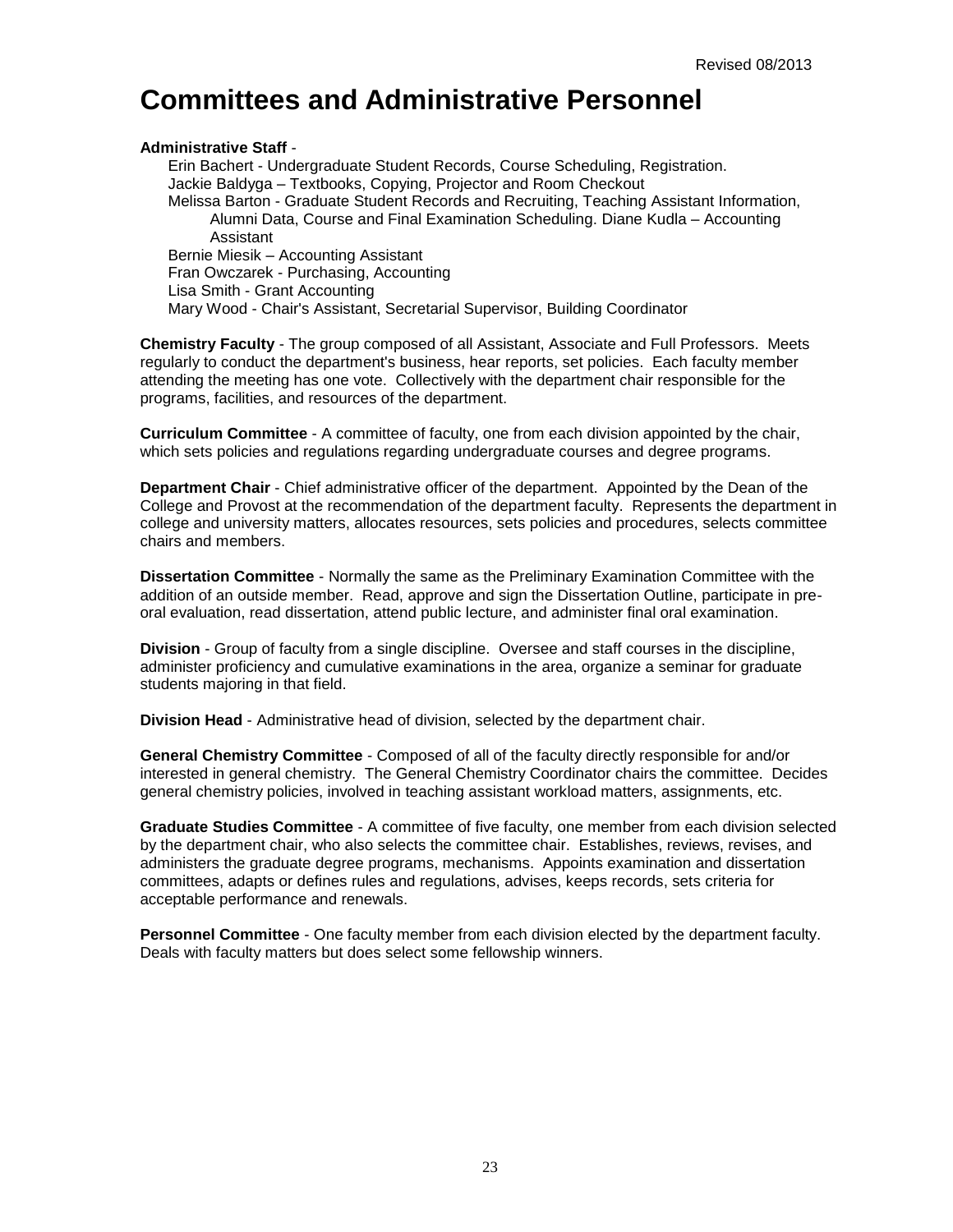## <span id="page-23-0"></span>**APPENDIX A**

## **Divisional Requirements**

Some requirements are specific to each Division. We attempt to enumerate these here. Students should consult their advisors on these issues for clarification.

### <span id="page-23-1"></span>**Oral Examination Document**

Some divisions require that an oral document reviewing the student's research project be prepared. In general, this is a short document (5-10 pages in length) that gives the student an opportunity to provide an overview of their research. Not only does the document give the student a chance to review, it provides the committee an opportunity to appropriately prepare for the oral exam. This document should be given to the committee members approximately one week before the scheduled oral examination.

The Inorganic and Organic divisions require an oral document.

Some advisors within the Biochemistry division require an oral document. Please consult with your advisor regarding this requirement.

The Physical and Analytical divisions do not require an oral document.

#### <span id="page-23-2"></span>**Seminars**

There are differences in the length, topics, and requirements between divisions. The information provided here serves as a summary of each division's requirements. When preparing for seminar, a student should consult with their advisor and the divisional seminar coordinator for current instructions and requirements.

#### Analytical

First Seminar: 50 minutes in length. Student and advisor decide between research or literature review. Topic approved by advisor.

Second Seminar: 50 minutes in length. Present on dissertation research. Student and advisor determine appropriate semester for presentation and inform the divisional seminar coordinator.

#### **Biochemistry**

First Seminar:  $\sim$ 25 minutes in length. If a Ph.D. student presents in their  $2^{nd}$  year, a topic related to their research, but not their actual experiments, is allowable. M.S., M.A., and Ph.D. students presenting in  $3<sup>rd</sup>$  year or later should present on a topic unrelated to the research interests of their group. Topic approved by divisional seminar coordinator. One page summary of seminar is required in advance of the seminar.

Second Seminar: 45-55 minutes in length. Literature review topic should be unrelated to the research interests of their group. Topic approved by divisional seminar coordinator. One page summary of seminar is required in advance of the seminar.

#### Inorganic

First Seminar: 60 minutes in length. Literature review topic approved by advisor and seminar coordinator. Presented in second year.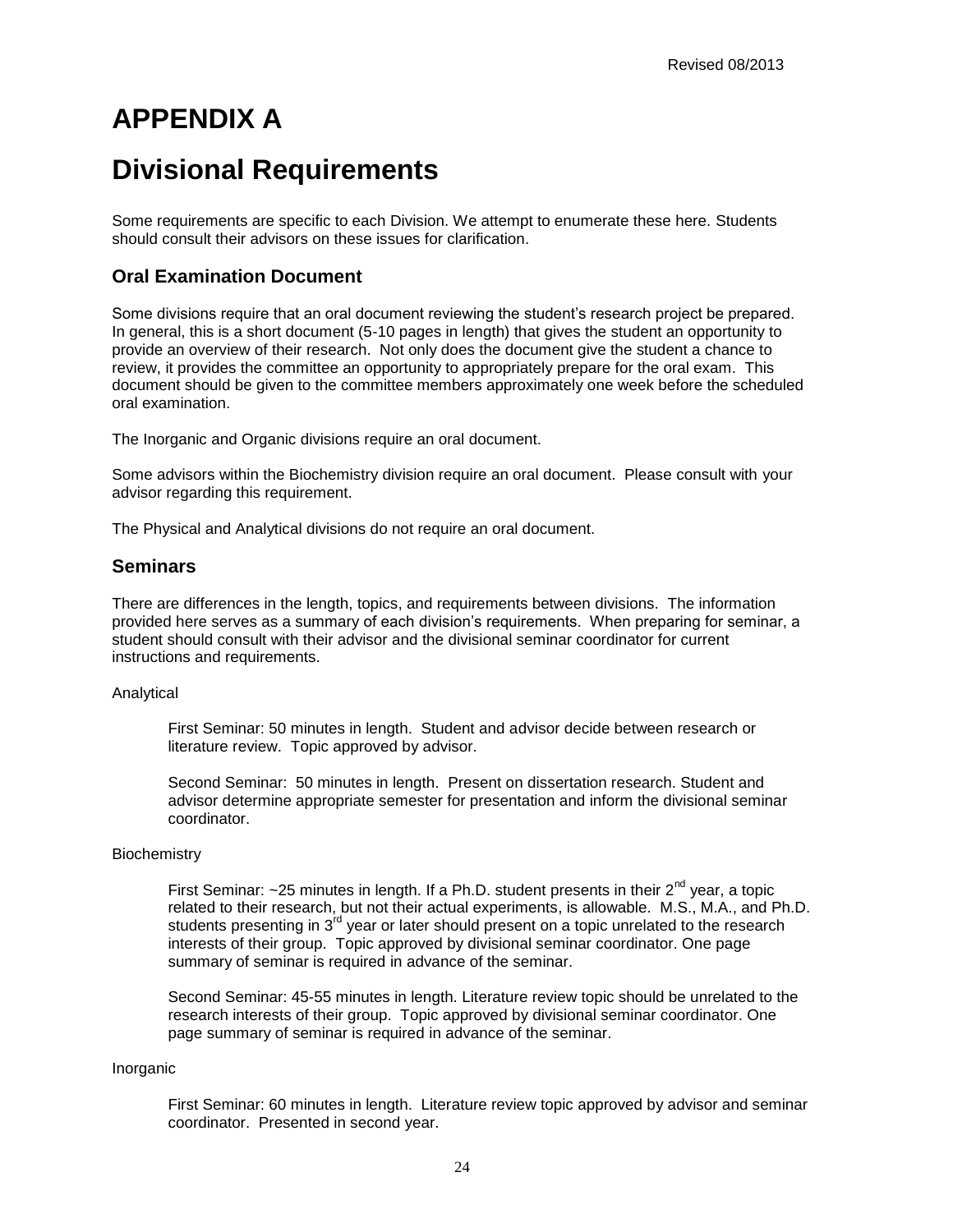Second Seminar: 60 minutes in length. Present on dissertation research. Held the semester prior to defending the thesis.

#### Organic

First Seminar: 20-25 minutes in length. Topic selected should be unrelated to the research interests of their group. Topic is approved by advisor and seminar coordinator. 1-2 page abstract, including references is required. Presented in second year.

Second Seminar: 45-50 minutes in length. Topic selected should be unrelated to the research interests of their group. Topic is approved by advisor and seminar coordinator. Short paper (<10 pages including references) is required.

#### Physical

First Seminar: 25 minutes in length. Student and advisor decide between research or literature review. Presented in second year.

Second Seminar: 50 minutes in length. Present on dissertation research.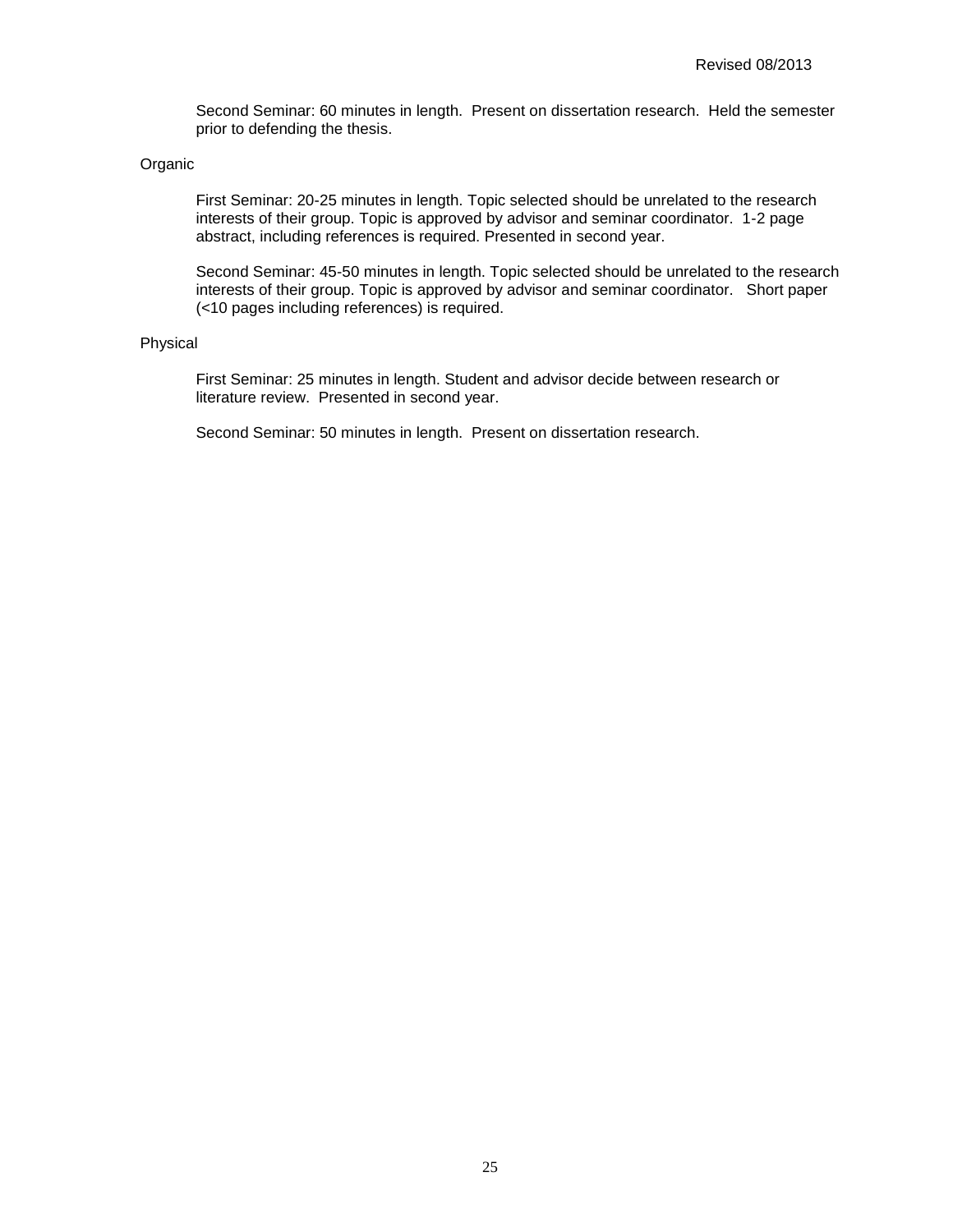## <span id="page-25-0"></span>**APPENDIX B**

## **The Plan of Work Form**

There are often questions about the Plan of Work form for the Ph.D. program. The Major and Minor titles should be filled out as shown below:

Major: Chemistry (Division) Minor: None Elected (or) 1) Chem. Conc. (Division) 2) Chem. Dist. 3) Outside (Department)

When listing courses, please note that your Major must consist of at least 4 courses for at least 12 credits. If a Minor is elected, it must consist of at least 2 courses for at least 6 credits. If a student has less than the requisite number of credits, an additional course is necessary to complete the major or minor.

All other credits fall under the "other" category on the Plan of Work. These should include:

1 credit of CHM 8850 – Frontiers 1 credit of CHM 6740 – Laboratory Safety \*1 credit of CHM 7740 – Responsible Conduct of Research 4 credits of CHM 8800, 8810, 8820, 8830, or 8840 – Dept. Seminar according to Major 7.5 credits of CHM 9991 – Doctoral Candidate Status 1 7.5 credits of CHM 9992 – Doctoral Candidate Status 2 7.5 credits of CHM 9993 – Doctoral Candidate Status 3 7.5 credits of CHM 9994 – Doctoral Candidate Status 4 # credits of CHM 8700 – Research: Chemistry

\* - Registration of CHM 7740 is optional. Participation in 2 semesters of RCR over the first two years of study is required. Students who do not formally register for CHM 7740 may be required by the Office of the Vice President for Research (OVPR) to complete alternative RCR requirements that can be documented and validated for purposes of research compliance.

# - Please note that the number of credits for CHM 8700 will vary. Students should elect the appropriate number ensure their total credits on the Plan of Work equal 90 credits.

### **Assistantship/Fellowship Support**

The Plan of Work defines the student's degree program. Completion of the Plan of Work means that the student has finished the number of credits required for the Ph.D. degree but not necessarily all of the requirements.

Those who hold assistantship contracts receive a tuition scholarship which will pay for up to 10 credit hours of graduate coursework for each term of the appointment during the academic year. Teaching/research assistants must enroll for a minimum of 6 graduate credits during each term of the appointment. They may enroll for no more than 16 credits; however, if they enroll for 16 credits, they are responsible for payment for the six credits not covered by the assistantship. Teaching assistants who are on the payroll during the winter term frequently receive two or three additional graduate credits during the subsequent spring/summer term. Thus, a full-time student would normally accumulate from 16 to 22 ( $2 \times 8 = 16$ ;  $2 \times 10 + 2 = 22$ ) credits per calendar year.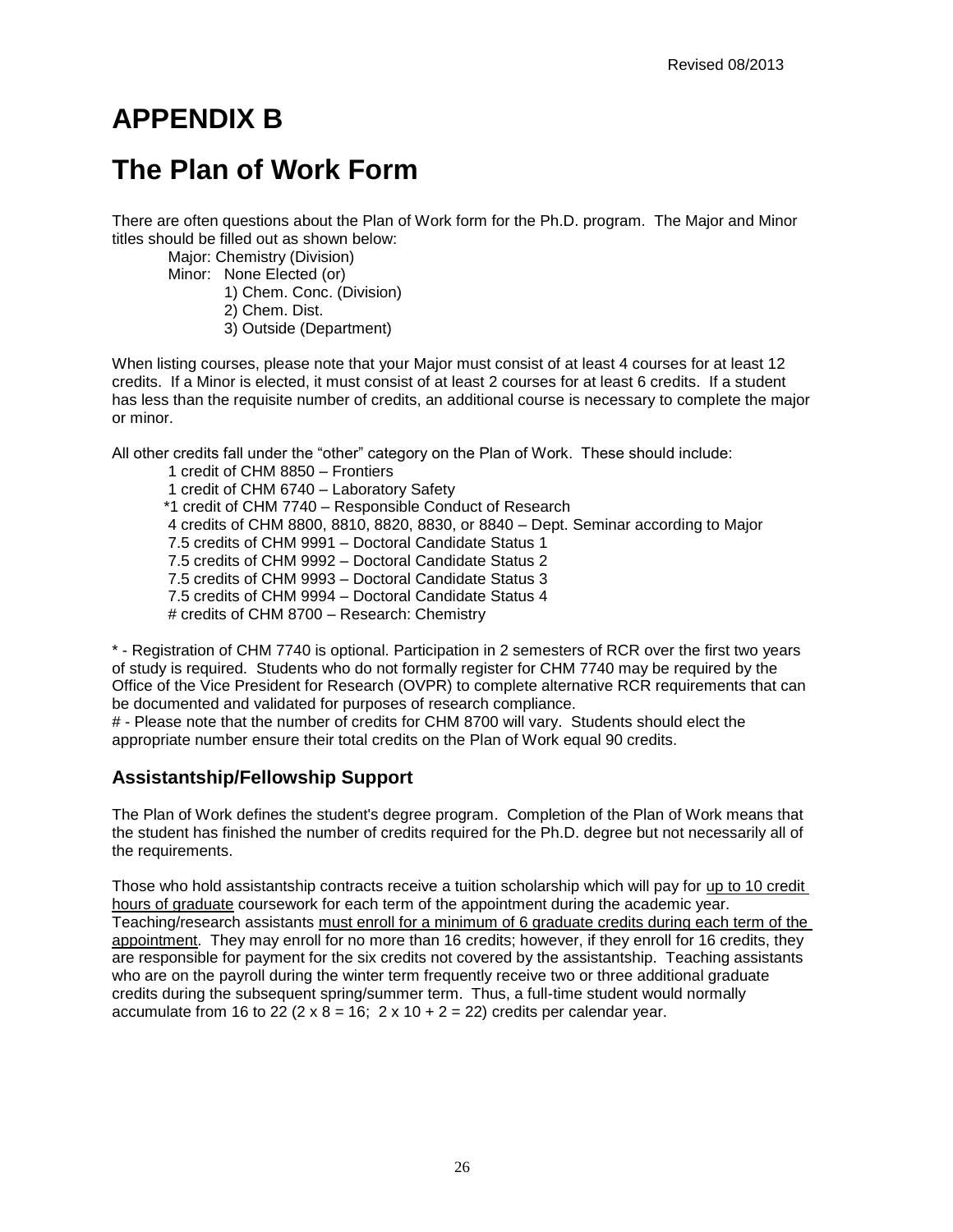## <span id="page-26-0"></span>**APPENDIX C**

## **Registration**

Registration is the process of officially enrolling in classes for a particular term. The *Schedule of Classes*, published by the Office of the Registrar in advance of each term, lists the days, times and locations for registration and explains the registration process. It can be found at [http://classschedule.wayne.edu/.](http://classschedule.wayne.edu/)

Each chemistry graduate student is to consult with his/her advisor prior to registering.

Wayne State uses an online registration and payment system, through [http://pipeline.wayne.edu.](http://pipeline.wayne.edu/) By using this system, a student can register/add/drop classes, make credit card payments for tuition and fees, review their course schedule, tuition account balance and registration holds (if applicable).

Once a student registers for courses, they can view their tuition bill, and print their schedule online.

#### **Priority Registration**

The Academic Calendar can be found online on the Registrar's website [http://reg.wayne.edu/.](http://reg.wayne.edu/) The Academic Calendar defines the dates for Priority Registration, as well as Open and Late Registration. Students who do not register before the end of Priority Registration will be responsible for paying the additional fees.

#### **Open Registration**

Open Registration is conducted during the week preceding the first day of classes for the term. Specific dates and times are listed on the registration calendar available on the registrar's website. A \$35.00 late registration fee is accessed during this time frame. Payment of this fee is the responsibility of the student.

#### **Late Registration**

Late Registration occurs during the first two weeks of classes. Anyone registering at this time will be assessed a \$70 late fee. Payment of this fee is the responsibility of the student.

#### **Drop/Add - Changing the Course Schedule**

Students may drop and/or add classes on the date(s) published in the *Academic Calendar*.

Students who officially drop courses before the conclusion of the second week of classes (for the Fall and Winter terms) are entitled to 100% tuition cancellation. The courses do not appear on the student's academic record.

Students who do not officially drop a course within the first two weeks of classes (for the Fall and Winter terms) are not entitled to any tuition cancellation and are obligated to pay for the course - even if they have not attended any class sessions. Also, the Graduate School will not pay for any course from which a student withdraws (*i.e.*, if a Graduate Research/Teaching Assistant drops a course after the second week, s/he is responsible for the tuition payment for that particular course.)

First-year chemistry graduate students may not withdraw from any course without permission of the Chemistry Graduate Studies Committee.

Full-time status requires that a graduate student be enrolled for a minimum of eight credits.